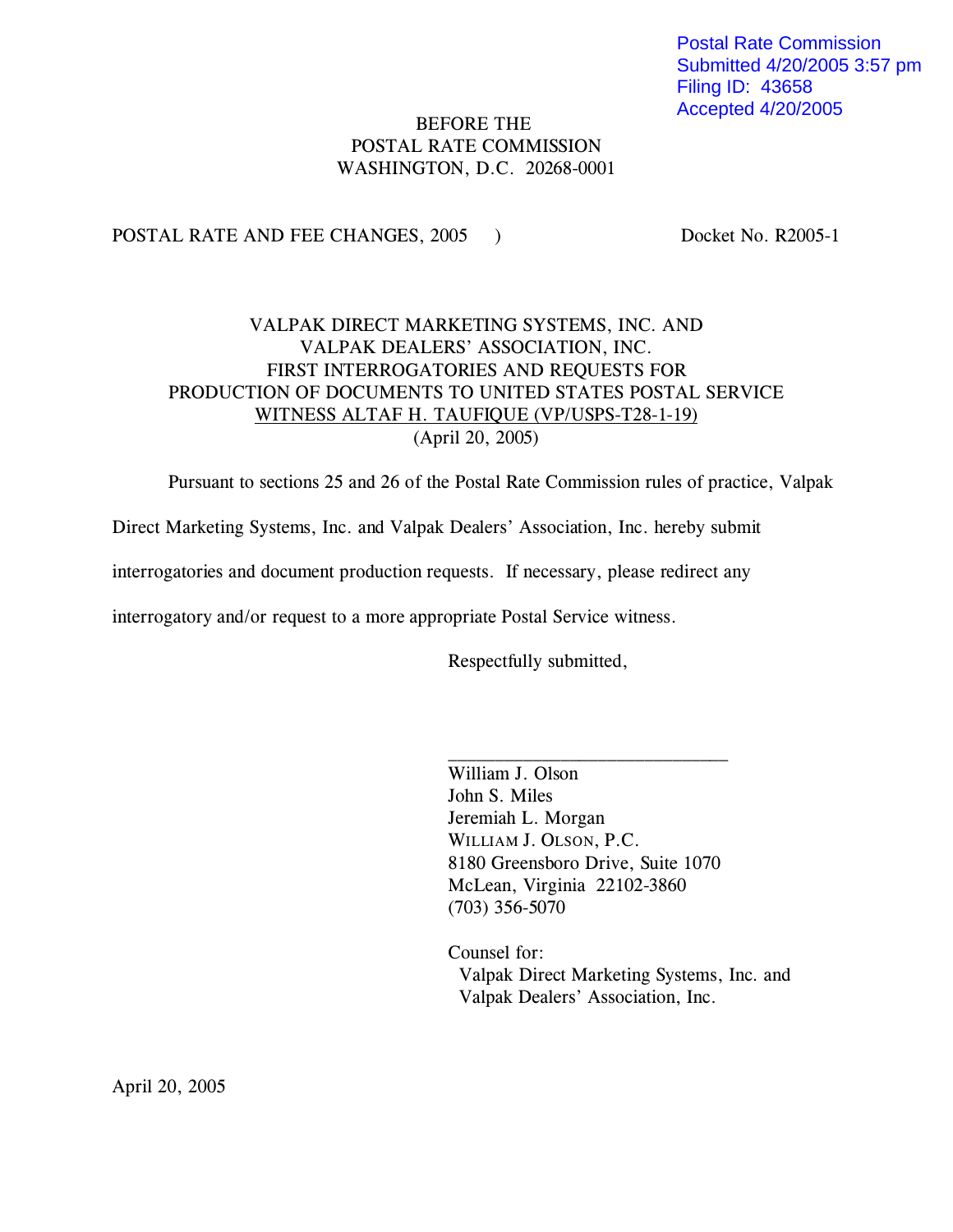#### **VP/USPS-T28-1.**

Please refer to library reference USPS-LR-K-115, file USPST28Aspreadsheets.xls. The sheet "ECR–15 Rate Adjustments" shows 15 special adjustments to ECR commercial rates, all of them positive. You indicate that these adjustments are "to remove irregularities in rate differentials caused by rounding."

- a. Referencing the statistical expectation that normal rounding procedures involve both rounding up and sometimes down, please explain how it is that all 15 of the adjustments have a positive effect on the rates.
- b. For each of the 15 adjustments, individually, please identify and specify the "irregularity" that you saw in the rates, which caused you to make the adjustment, and explain how your adjustment fixed the anomaly.

### **VP/USPS-T28-2.**

Please refer to your testimony, USPS-T-28, page 11 (ll. 17-18), where you say that, under the Postal Service proposal, Standard Mail ECR receives a rate increase of 5.6 percent, while Standard Mail Nonprofit ECR receives a rate increase of 5.9 percent. Please refer also to your statement on page 11 (ll. 21-26) that Public Law 106-384 requires the per-piece revenue of Nonprofit to be equal as nearly as practical to 60 percent of the per-piece revenue of the corresponding commercial category, and that your proportion is 56 percent. On page 12 (ll. 2-4 and ll. 9-12) you say that honoring the 60-percent proportion stipulated in Public Law 106-384 would require a rate increase for Nonprofit "on the order of 13 percent," and that,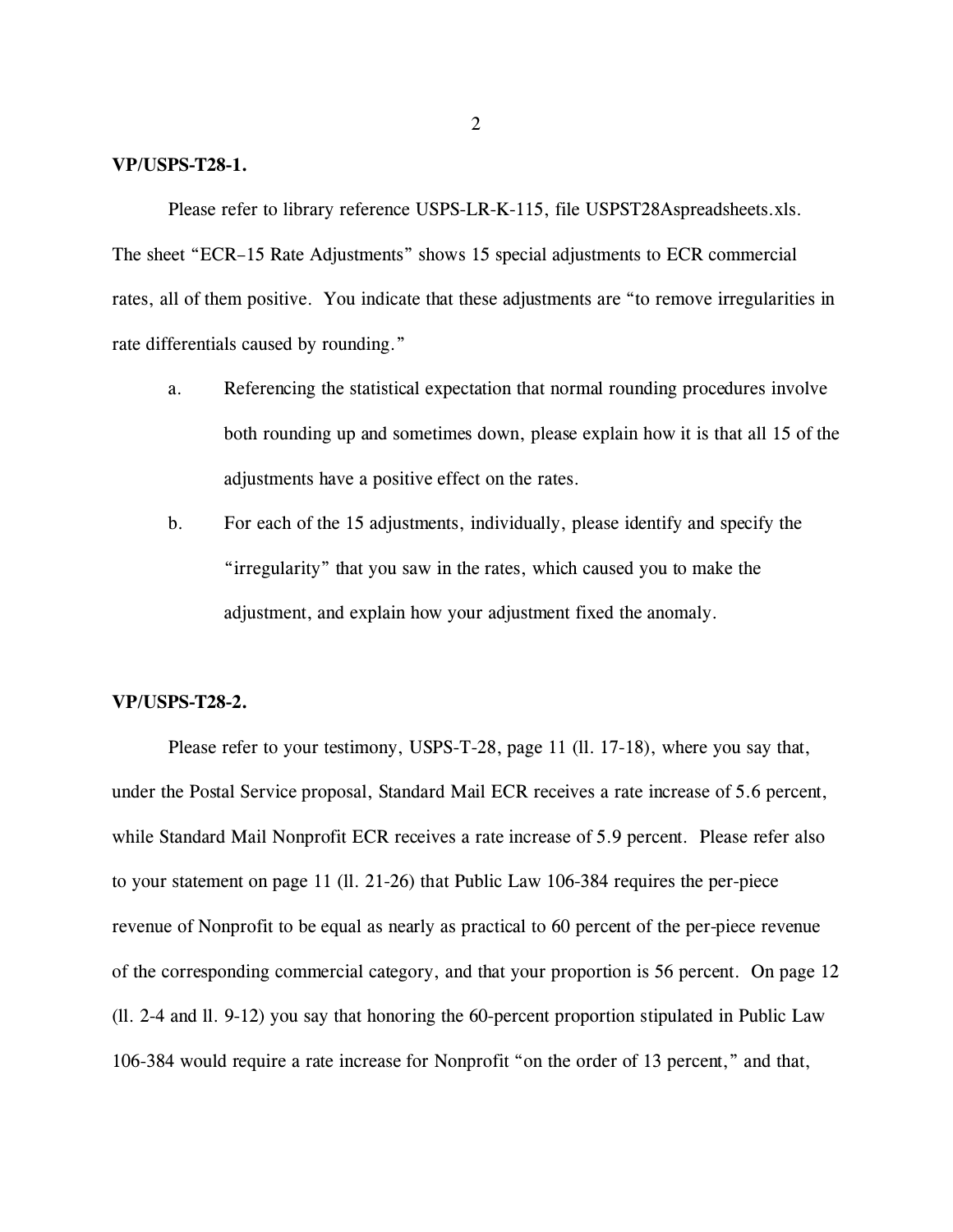"under the unique circumstances of this uniform across-the-board rate increase request," your 56 percent is as close to 60 percent as is practical.

- a. Within the framework of an across-the-board preference of 5.4 percent and an increase of 5.6 percent for commercial ECR, please explain how the issue of practicality led you to lower the rate increase for Nonprofit ECR from 13 percent to 5.9 percent.
- b. Aside from a stated preference by Postal Service witness Potter (USPS-T-1), as explained in his testimony, please identify and discuss the circumstances in this case that caused you to give (i) little weight to the requirement imposed by law (as witnessed by your 5.9 percent increase being considerably below the 13 percent mandated by the statute), and (ii) substantial weight to the preference of a 5.4 percent increase (as witnessed to by 5.9 percent being just moderately above 5.4 percent).
- c. On page 29 (ll. 8-9) of your testimony, you say that the "average proposed fee increase for registered mail is in the range of 70 percent, in order to cover costs." As applied to your work and the rates which you recommend, please explain your understanding of the difference between (i) the legal requirement that rates cover costs, which causes you to raise the rate increase for registered mail from 5.4 percent up to 70 percent, and (ii) the legal requirement that the per-piece revenue of Nonprofit ECR be 60 percent of the corresponding figure for the commercial category, which causes you to take the rate increase for Nonprofit ECR from 5.4 percent up to 5.9 percent, but not up to 13 percent.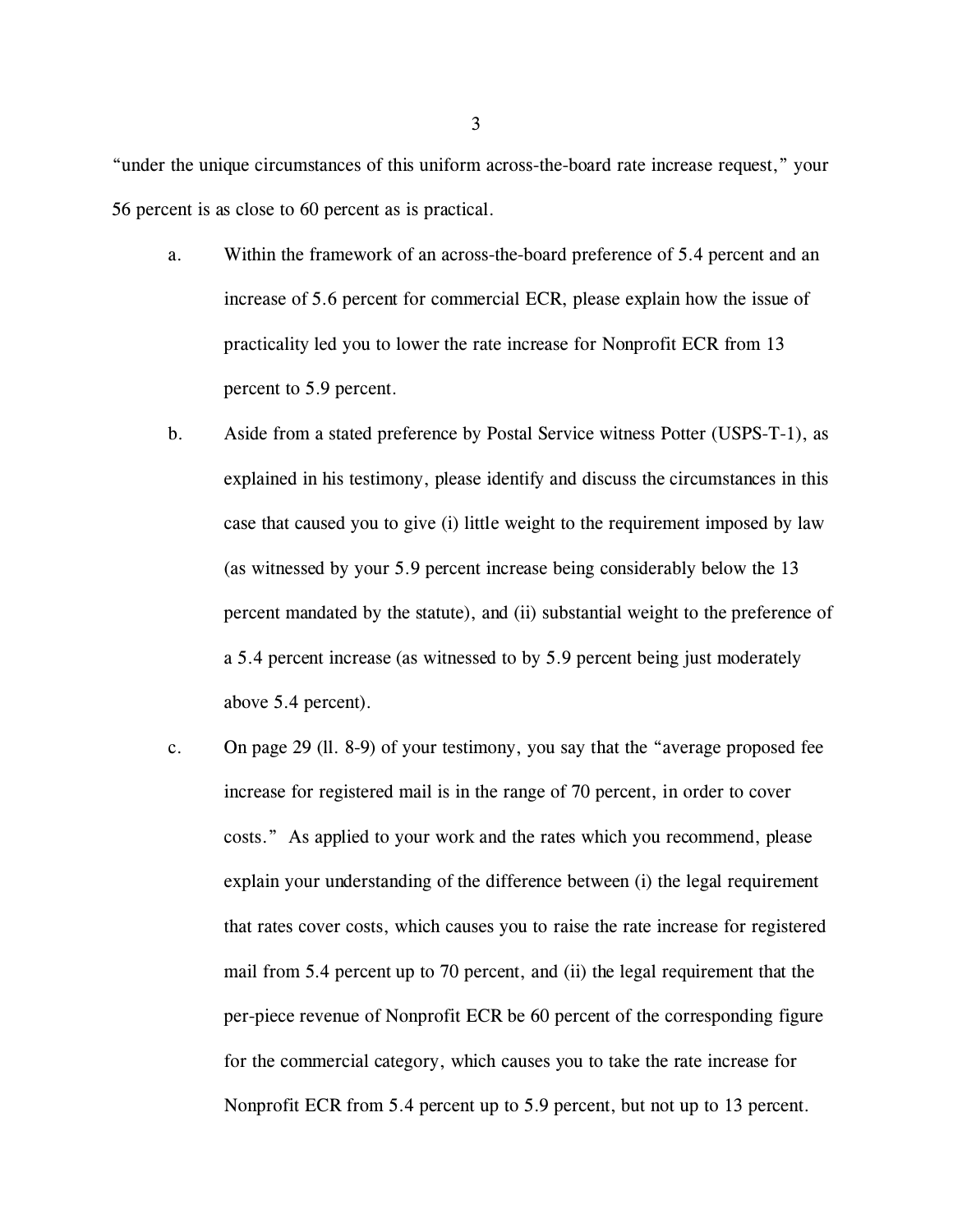- d. Public Law 103-123 (Revenue Forgone Reform Act of 1993) requires that Within County Periodicals have a markup that is one-half the markup of the corresponding commercial category of Periodicals. Because of this, as explained on page 14 of your testimony, you propose a rate **decrease** for Within County of 5.4 percent. As applied to your work, please explain your understanding of the difference between (i) the legal requirement in Public Law 103-123 relating to the markup on Within County, which causes you to take the rate increase for Within County from a positive 5.4 percent down to a negative 5.4 percent, a spread of 10.8 percentage points, and (ii) the legal requirement in Public Law 106-384 that the per-piece revenue of Nonprofit ECR be 60 percent of the corresponding figure for the commercial category, which causes you to take the rate increase for Nonprofit ECR from 5.4 percent up to 5.9 percent, but not up to 13 percent, the latter being a spread of 7.6 percentage points.
- e. In your opinion, does an average nonprofit per-piece revenue equal to 56 percent of the corresponding category complies with Public Law 106-384? If not, please explain your recommendation.
- f. Is it your interpretation of Public Law 106-384 that nonprofit per-piece revenue may be measurably less than 60 percent of the corresponding commercial category, but not measurably more than 60 percent of it? If not, please explain.
- g. Are you advocating that the Postal Rate Commission recommend an average nonprofit per-piece revenue equal to only 56 percent of the corresponding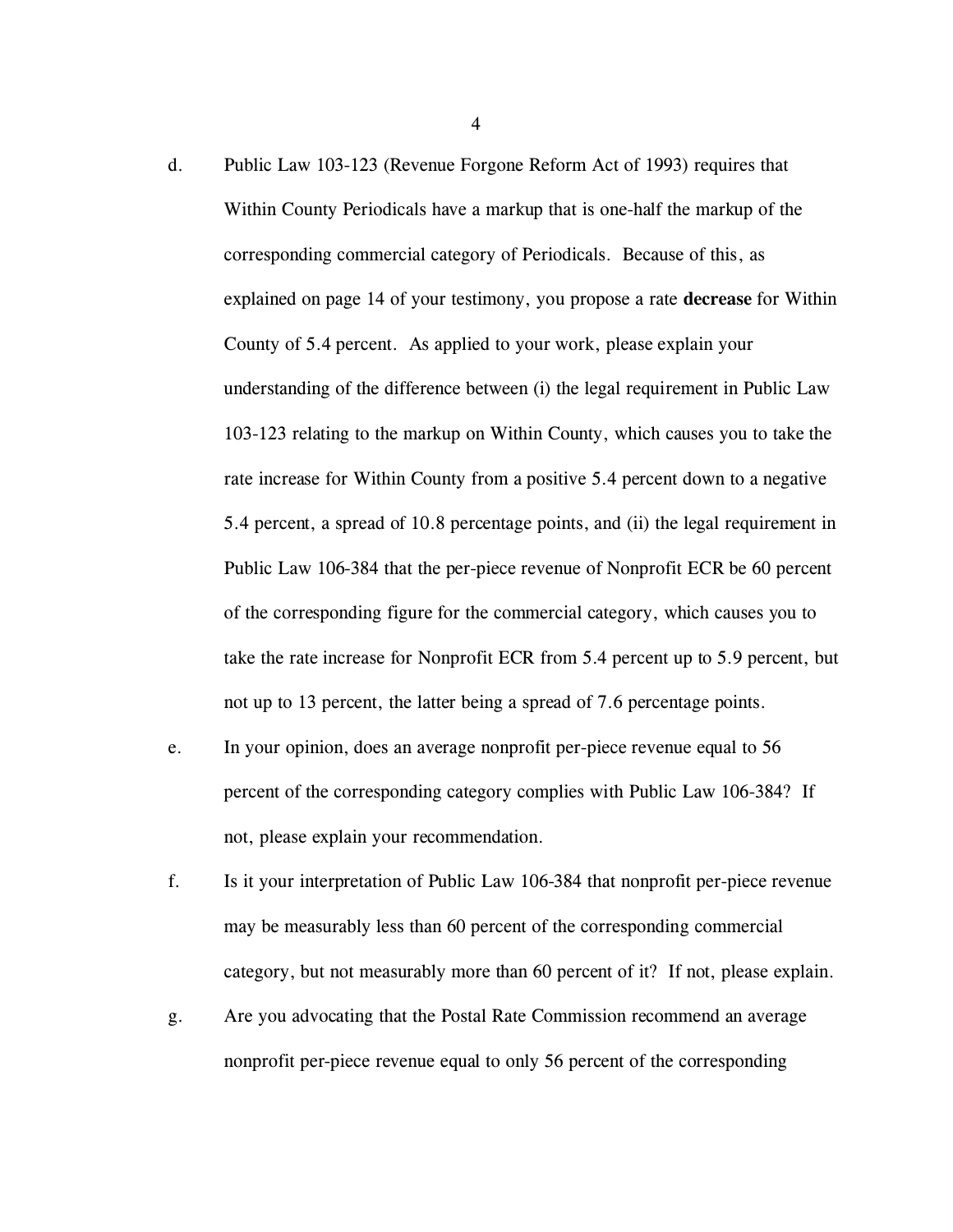category, regardless of whether it complies with Public Law 106-384? If not, please explain.

- h. (i) Please confirm that one lawful way to satisfy a guideline pointing to increases of 5.4 percent and to satisfy as well the legal requirement on the perpiece revenue of Nonprofit would be to specify an increase for Nonprofit ECR of 5.4 percent and to reduce the rate increase for commercial ECR so that the 60-percent law is satisfied. This approach would avoid taking the preferred category of Nonprofit ECR, which has always received special rate consideration, above the 5.4 percent guideline. (ii) Please explain why this approach is inferior to the approach you have taken. (iii) If you do not believe it to be lawful, please explain why you did not take such an approach.
- i. Please assume that in **this** case the Nonprofit ECR increase were 7.4 percentage points above the increase for commercial ECR, but you held it to a difference of 0.3 percentage points, and in the **next** rate case the Nonprofit ECR increase were 14.8 percentage points above the corresponding increase for commercial ECR. Please explain whether in the next rate case you believe that the effect on mailers would be too large, the law should be neglected, and a smaller increase (with an attendant loss of revenue to the Postal Service) should be adopted.

### **VP/USPS-T28-3.**

Please refer to Exhibit USPS-28A, page 16, Table 5, where you propose a "Presorted Basic" rate of \$0.282 for Standard Regular letters and a "Presorted Basic" rate of \$0.363 for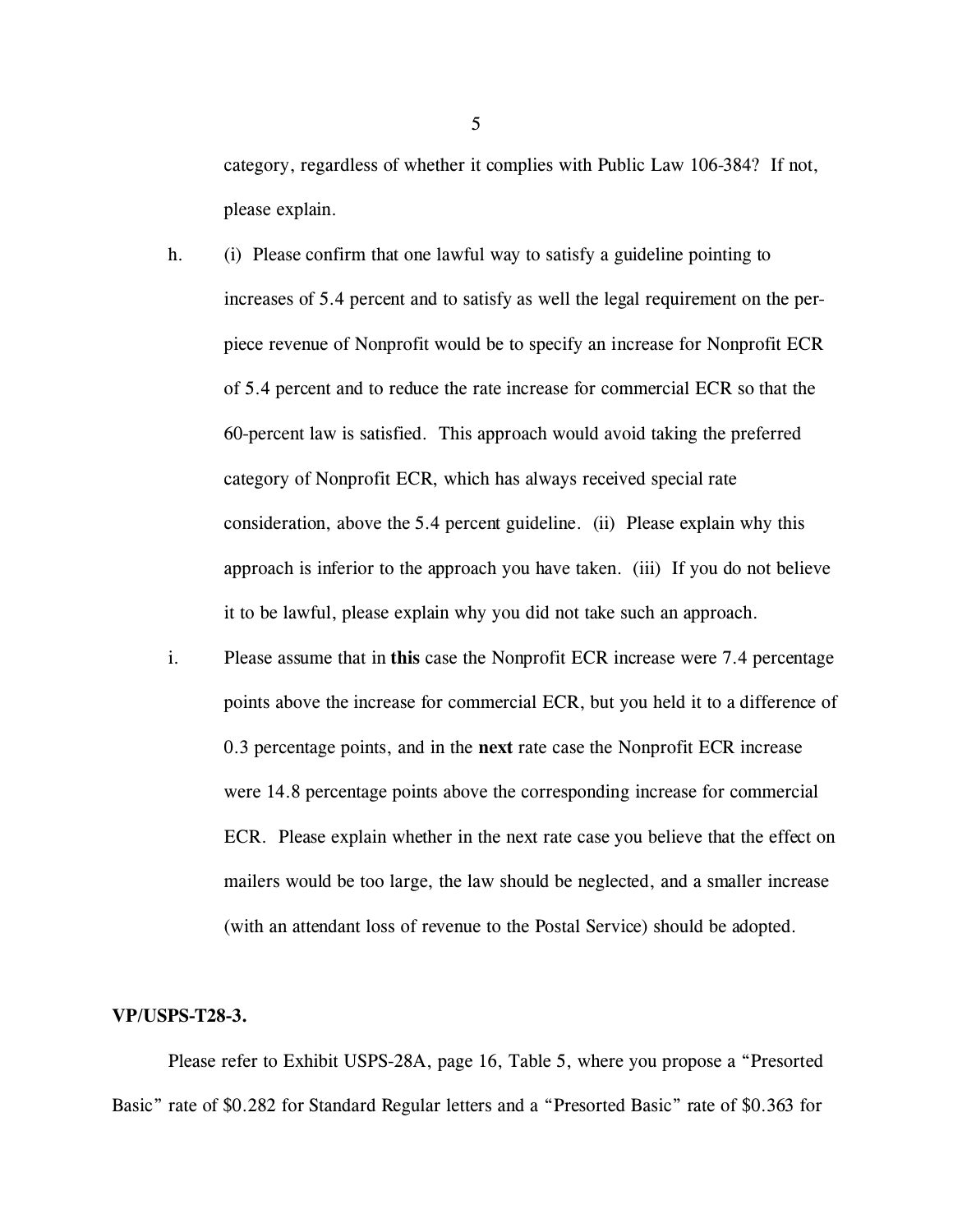Standard Regular non-letters, which is a letter/non-letter differential of 8.1 cents. This interrogatory relates to the justification for the corresponding letter/non-letter differential in the current rates of 7.6 cents, which is increased to the 8.1-cent figure by application of an acrossthe-board proportion.

- a. Please confirm that the 7.6-cent difference in current rates is developed, after rounding, by applying a 73 percent passthrough to a cost difference of 10.366 cents, as shown in cells E18 through G18 on the "PRE DIS" sheet of file USPS-LR-J-WP1.xls in library reference USPS-LR-J-132 of Docket No. R2001-1. If you do not confirm without reservation, please explain the origin and development of the 7.6-cent letter/flat rate differential in current rates, and also explain the use made of the cells referenced herein.
- b. Please confirm that the cost differential of 10.366 cents, discussed in preceding part a, is the difference between a unit cost for Basic presort flats of 28.041 cents (equal to the sum of 8.312 cents for delivery and 19.729 cents for mail processing) and a unit cost for Basic presort letters of 17.675 cents (equal to the sum of 4.201 cents for delivery and 13.474 cents for mail processing), as shown on the "COST" sheet in the file and library reference cited in preceding part a. If you do not confirm without reservation, please explain the origin, development and components of the 10.366-cent cost differential.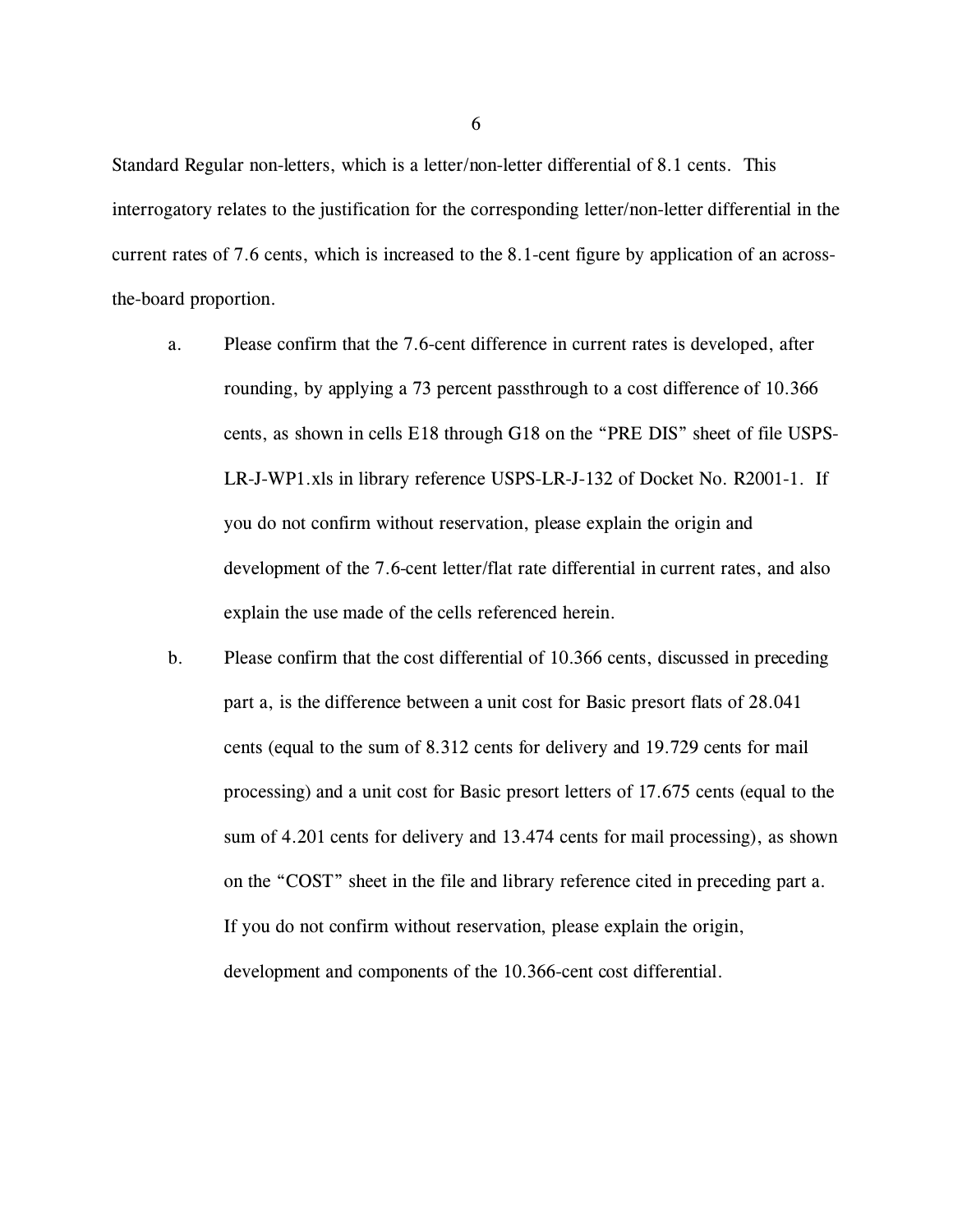### **VP/USPS-T28-4.**

Please refer to the 8.312-cent cost for delivery of Standard Regular Basic presort flats referenced in VP/USPS-T28-3, part b.

- a. Does this reflect the bottom-up cost for delivery, or have adjustments been made? If the latter, what are the adjustments?
- b. Is this delivery cost the same for Standard Regular nonprofit and for-profit mail? If so, are there no differences in delivery cost incurrence between these two categories?
- c. Does this delivery cost include both in-office costs and street costs?
- d. Is this delivery cost a marginal cost? If not, please explain what type of cost it is.
- e. Does this delivery cost recognize differences between city routes and rural routes?
- f. Please confirm that the updated figure for the 8.312-cent cost for delivery of Basic presort flats is 9.795 cents, 17.7 percent higher than the Docket No. R2001-1 figure (found on the first sheet of file LR-K-101.xls in library reference USPS-LR-K-101). If you do not confirm, please provide the appropriate updated figure.

### **VP/USPS-T28-5.**

a. Please refer to VP/USPS-T28-3. For the 19.729-cent mail processing cost for Standard Regular Basic presort flats, referenced therein, please confirm that the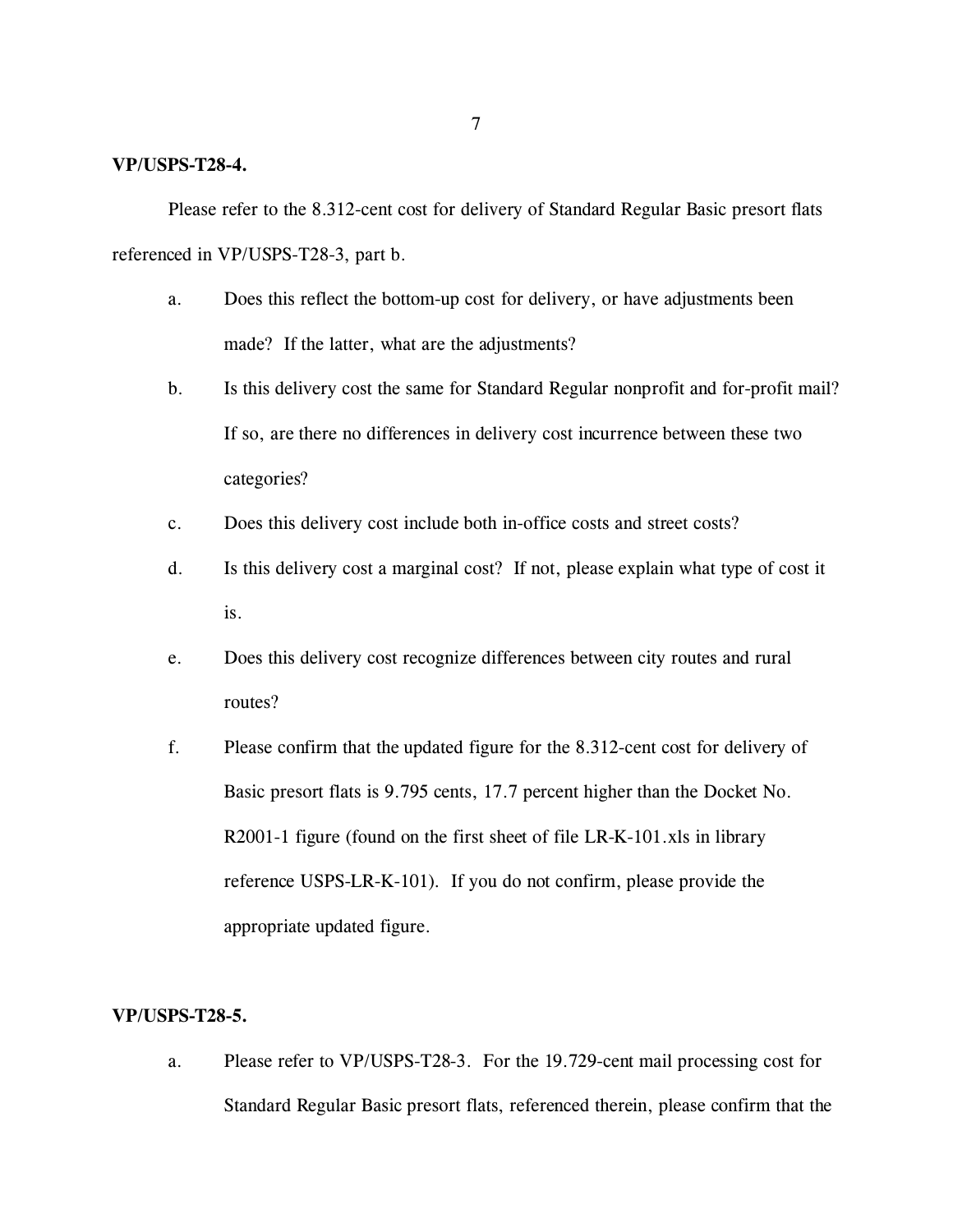source is the "CRA ADJ UNIT COSTS" sheet of the file STANDARD.XLS in library reference USPS-LR-J-61 of Docket No. 2001-1, and that it is the sum of (i) a "Non Worksharing Unit Cost" of 4.003 cents and (ii) a "Worksharing Related Unit Cost" of 15.726 cents. If you do not confirm, please provide the appropriate figure and give the source.

b. Please confirm that the updated figure for the 19.729-cent mail processing cost for Standard Regular Basic presort flats, referenced in preceding part a, is 26.468 cents, **34.2 percent higher than the current cost**, and is found on the first sheet in file STANDARD FLATS PRC.xls of library reference USPS-LR-K-102. If you do not confirm, please provide the appropriate updated figure and give the source.

### **VP/USPS-T28-6.**

Regarding the 4.003-cent non-worksharing unit cost of processing Standard Regular Basic presort flats in VP/USPS-T28-5, part b:

- a. Please describe the nature of what that cost measures.
- b. Please explain why the 4.003-cent cost is not related to worksharing.
- c. Assume that the rate for basic, non-prebarcoded, minimum-per-piece flats, which is currently 34.4 cents, were to be reduced and resulted in a volume increase in line with the appropriate elasticity. Please state whether you would expect the cost of each additional unit of volume to reflect any part of this 4.003 cents, and explain why you come to the conclusion you do.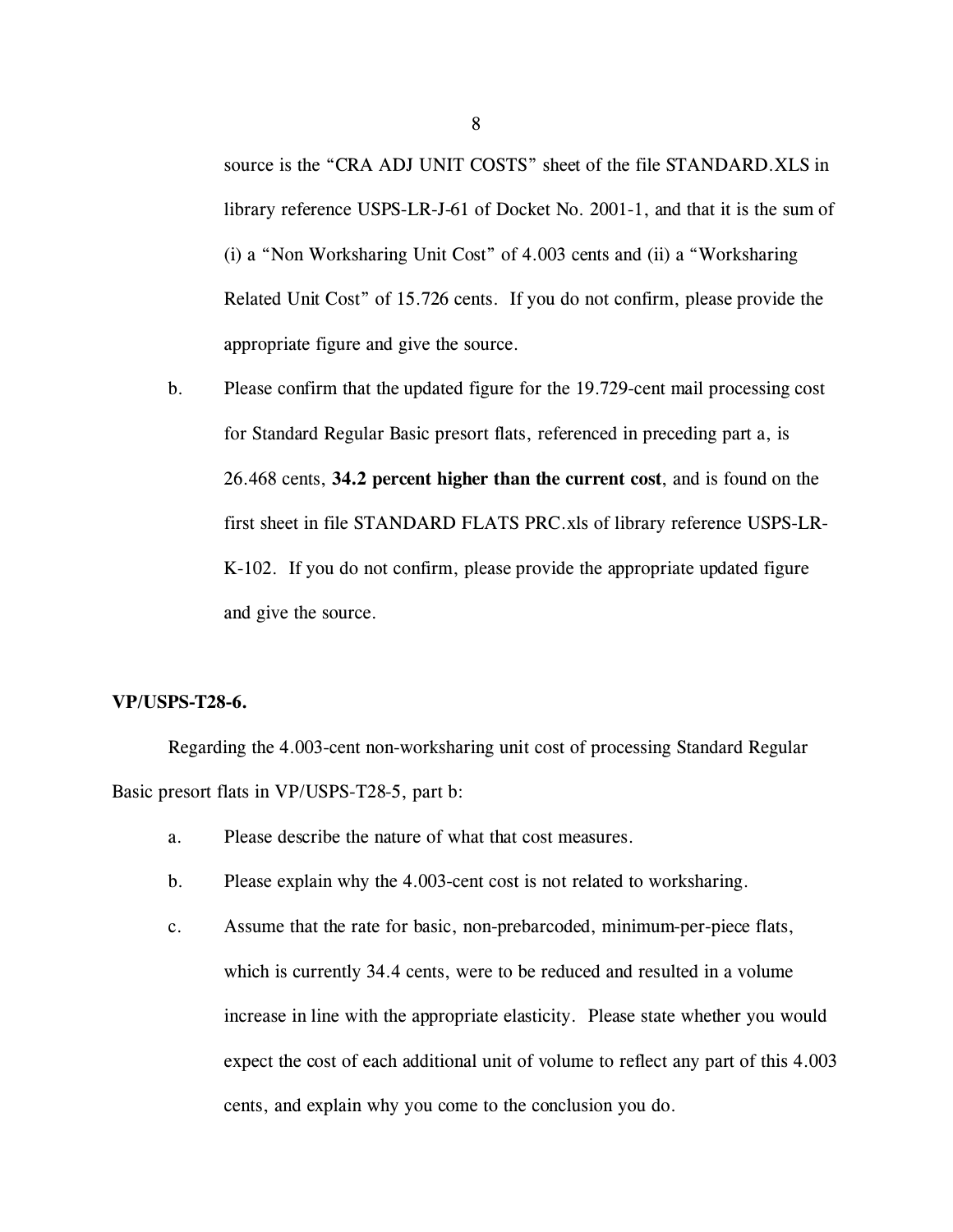- d. Please explain whether the 4.003-cent cost figure is designed to be a marginal cost. If it is not, please explain the nature of the costing concept which it embodies.
- e. Please explain what worksharing the 4.003-cent figure is not sensitive to, describing the specific nature of the work that may (or may not) be shared.
- f. Please explain the extent to which you view it as important whether any worksharing-type work that you identify is provided by the lowest-cost provider.
- g. Please explain whether mailing a flat, as opposed to an identically prepared and entered letter, causes the Postal Service to do work that could have been done by the mailer.

### **VP/USPS-T28-7.**

- a. For the 15.726-cent worksharing-related unit cost referenced in VP/USPS-T28- 5, part a, please confirm that, according to library reference USPS-LR-J-61 in Docket No. 2001-1, it is equal to a model unit cost of 15.329 cents times a Cost and Revenue Analysis ("CRA") adjustment factor of 1.023 plus a worksharing related fixed cost of 0.047 cents. If you do not confirm, please provide the appropriate figure and give the source.
- b. For the model unit cost of 15.329 cents referenced in preceding part a, please provide a narrative description of the nature of this cost and answer the following questions.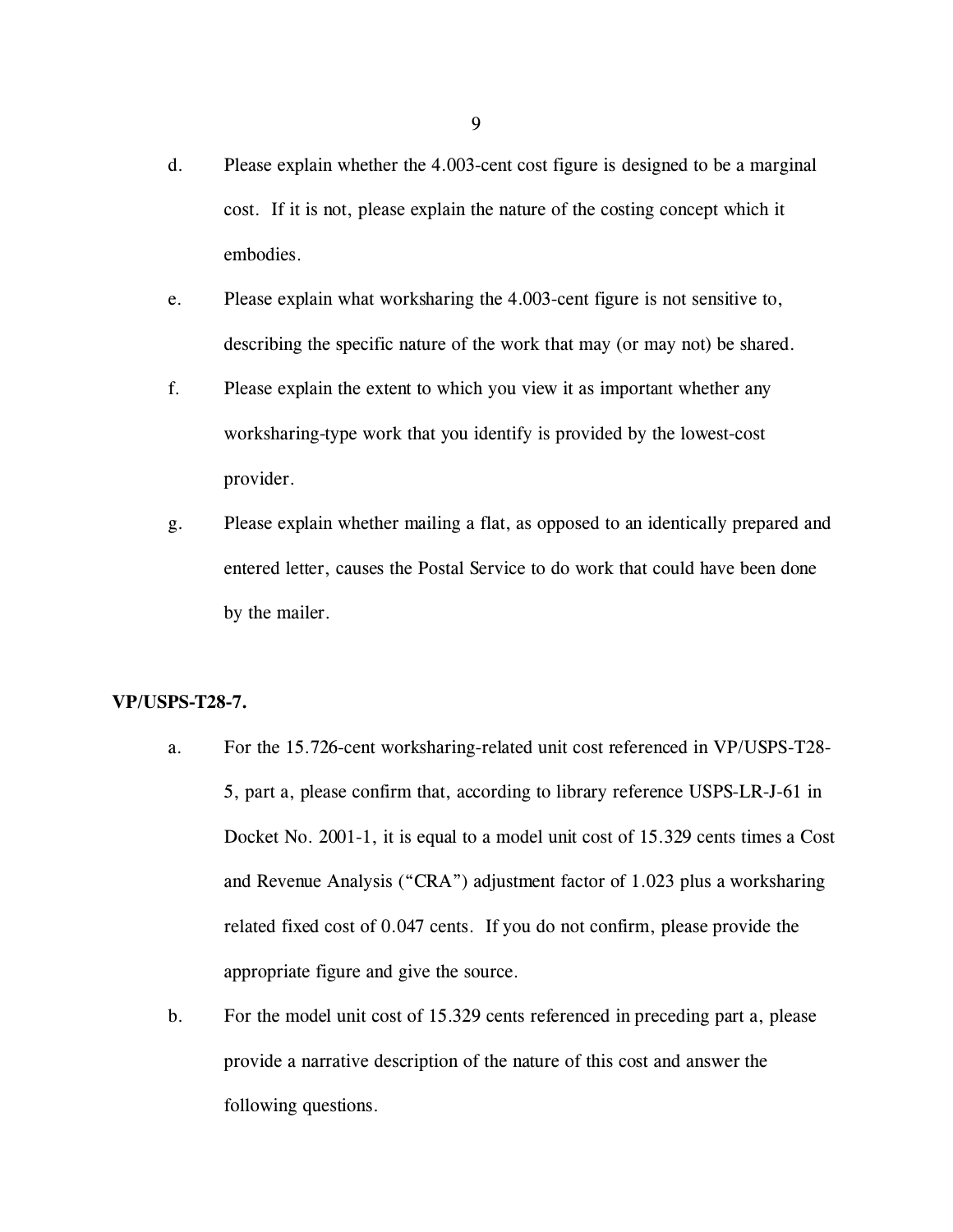- (i) Is this 15.726-cent worksharing-related unit cost an estimate of a marginal cost? If not, please explain the costing concept that guides this estimate.
- (ii) Is this 15.726-cent worksharing-related unit cost constrained or limited in any way? If yes, please explain each constraint and the reason for it.
- (iii) If the associated rate for basic, non-prebarcoded, minimum-per-piece flats, which is now 34.4 cents, were to be reduced and the volume were to increase in line with the elasticity, please explain whether you would expect the 15.726-cent figure to increase on a per-additional-unit basis.
- (iv) Is this 15.726-cent worksharing-related unit cost specifically designed or estimated to relate to any particular concept of worksharing? If so, please specify the piece of work that may or may not be shared.
- (v) If this cost is related to any concept of worksharing, please describe the nature of the signal in the rates that determines whether the piece of work involved is or is not done by the lowest-cost provider.

### **VP/USPS-T28-8.**

Please refer to VP/USPS-T28-3, part b. For the 4.201-cent unit cost for delivery of Standard Regular Basic presort letters referenced therein, please provide a narrative description of its nature. In your response, please include answers to the following questions.

a. Is it in effect a bottom-up cost for delivery, or have adjustments been made? If the latter, please provide a description of all adjustments.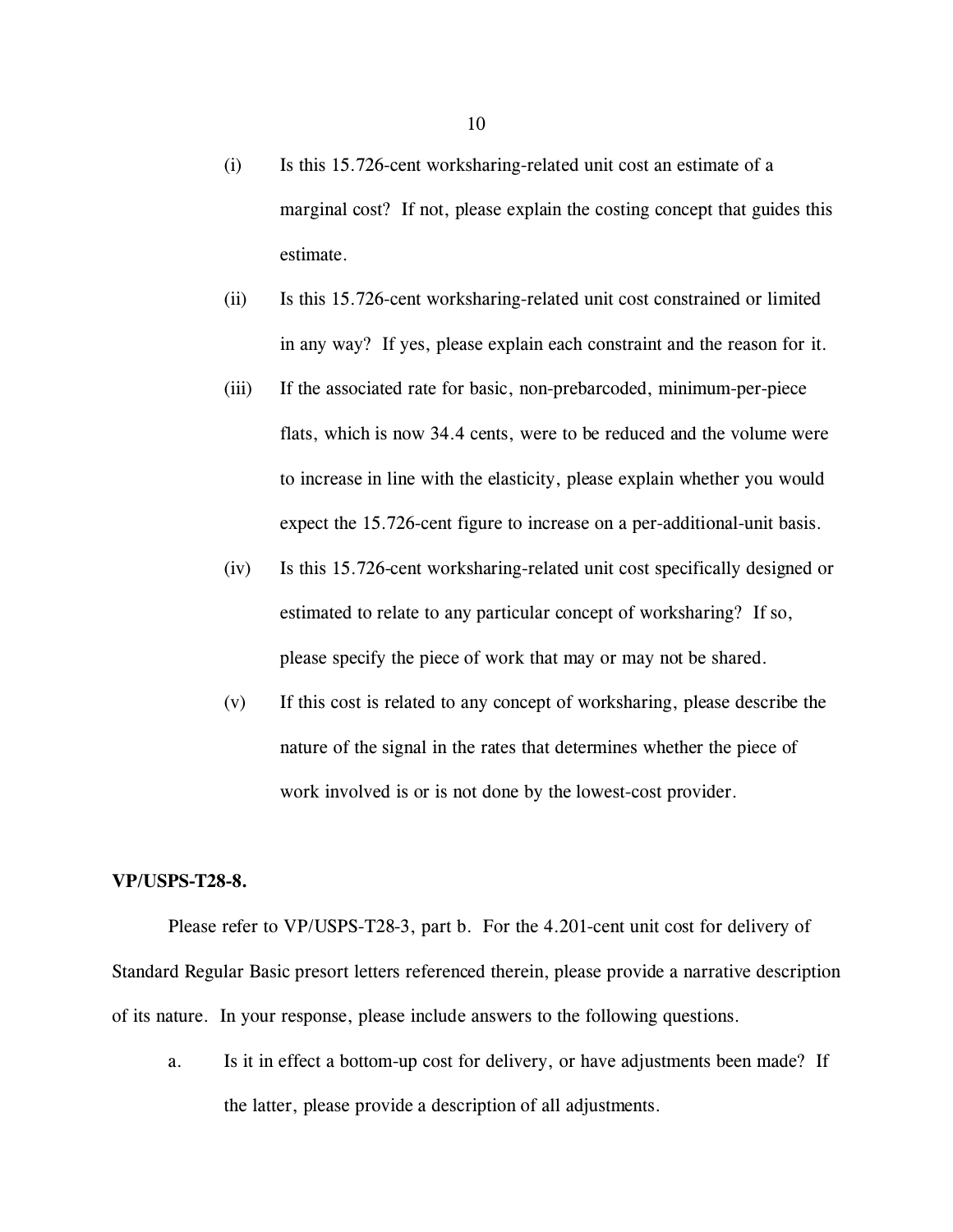- b. Is this cost the same for nonprofit as for the commercial category? If so, does it therefore recognize no differences in cost incurrence between these two categories?
- c. Does it include both in-office costs and street costs?
- d. Is it designed to be a marginal cost? If not, please explain the theory that guides its development.
- e. Does it recognize both city routes and rural routes? How are these different?
- f. Why is this cost contained under the heading, "Alternative Costs for Specific Rate Design Purposes"? In your response, please state clearly what these purposes are and what effect these purposes had on the cost.
- g. Please confirm that the updated figure for this cost is 4.591 cents, 9.3 percent higher than the current figure, found in file LR-K-101STDLTRS.xls of library reference USPS-LR-K-101. If you do not confirm, please provide the correct updated figure and identify its source.

### **VP/USPS-T28-9.**

a. Please refer to VP/USPS-T28-3, part b. For the 13.474-cent unit cost for mail processing of Standard Regular Basic presort letters referenced therein, please confirm that the source of this unit cost is cell C13 of the "LETTERS SUMMARY" sheet in file STANDARD.XLS file of library reference USPS-LR-J-60 in Docket No. 2001-1, and that it is a weighted average of the more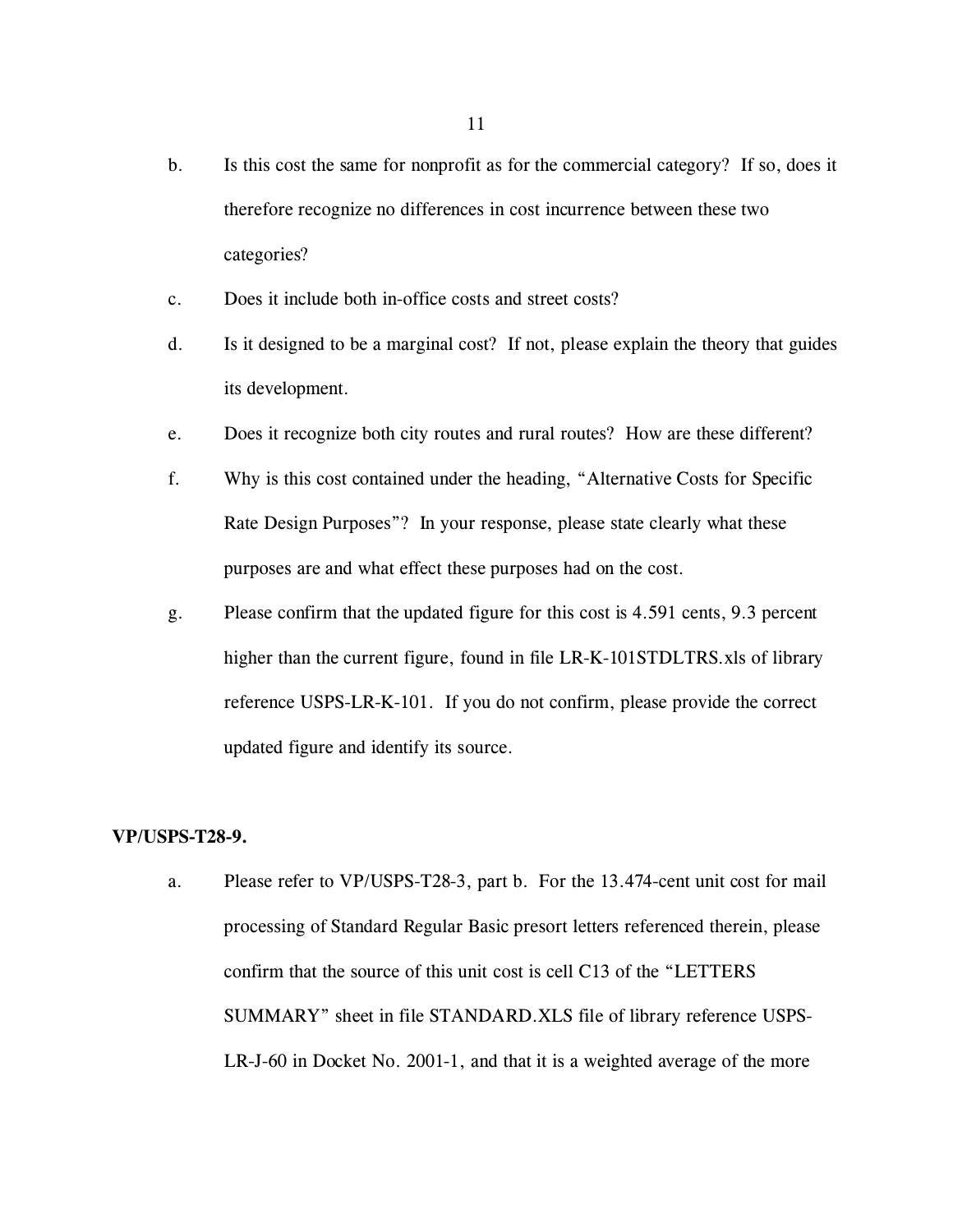disaggregated unit costs in cells C14 through C17. If you do not confirm, please provide the appropriate updated figure and give the source.

- b. On the "COST" sheet in file USPS-LR-J-132-WP1.xls of library reference USPS-LR-J-132 in Docket No. 2001-1, cell F28, please explain why this 13.474-cent cost for mail processing of Standard Regular Basic presort letters is contained under the heading, "Alternative Costs for Specific Rate Design Purposes." Please provide an explicit statement concerning what such rate change purposes are and what effect these purposes had on the cost.
- c. Please provide a narrative description of the nature of this mail processing cost of 13.474 cent referenced in preceding parts a and b.
- d. Is this 13.474-cent unit cost an estimate of a marginal cost? If not, please explain the costing concept it measures.
- e. Is this 13.474-cent unit cost constrained or limited in any way? If yes, please explain each constraint and the reason for it.
- f. If the rate for Standard Regular Basic non-prebarcoded presort letters, which is now 26.8 cents, were to be reduced and there were to be an associated volume increase, in line with the appropriate elasticity, please explain whether you would expect the costs behind the 13.474-cent figure to increase on a peradditional-unit basis.
- g. Is this 13.474-cent cost specifically designed or estimated to relate to any particular concept of worksharing? If so, please specify the piece of work that may or may not be shared.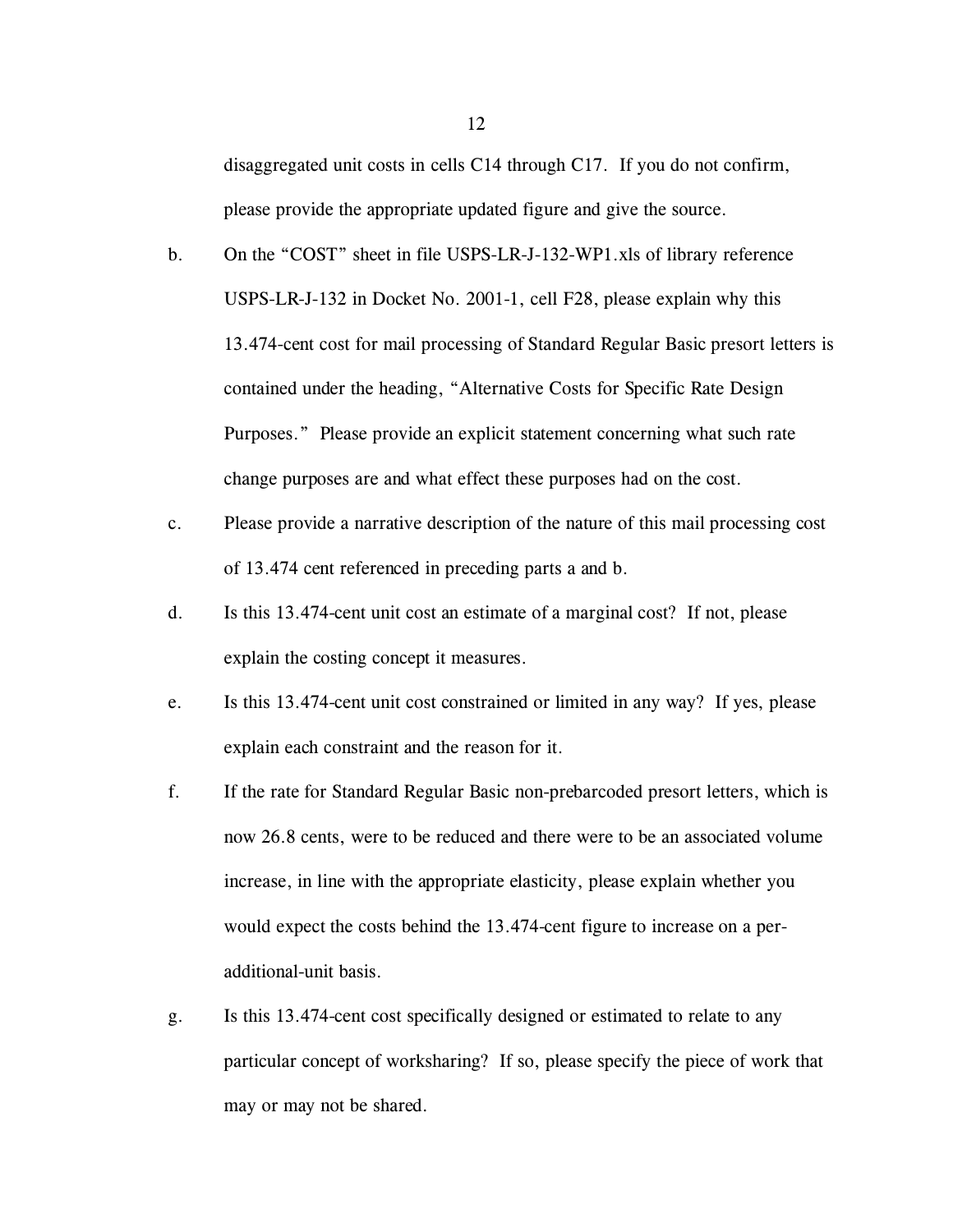- h. If this 13.474-cent cost is related to any concept of worksharing, please describe the nature of the signal in the rates that determines whether the piece of work involved is or is not done by the lowest-cost provider.
- i. Please confirm that the updated unit cost for Standard Regular Basic presort letters is 17.303 cents, 28.4 percent higher than the level in Docket No. 2001-1, found the file LR-K-110.xls of library reference USPS-LR-K-110. If you do not confirm, please provide the correct figure and its source.

### **VP/USPS-T28-10.**

- a. Please refer to Docket No. R2000-1, library reference PRC-LR-15, file WP1- PRC-Hybrid.xls, sheet "RATE DESIGN SHEET," cell DK25, which shows a passthrough of 73 percent for the letter/flat differential, and please explain the extent to which this Commission-recommended passthrough was the basis for the 73 percent passthrough proposed in Docket No. R2001-1 by the Postal Service, referenced in VP/USPS-T28-3, part a.
- b. Please refer to Docket No. R2000-1, *Opinion and Recommended Decision*, page 339, ¶ 5382, where the Commission says, "with respect to the letter/nonletter differential, the Commission believes it is appropriate to recognize more of the reported cost difference, where this can be achieved without undue impact." Please explain the extent to which the Postal Service's proposal to pass through only 73 percent of the letter/nonletter differential in Docket No. R2001-1 was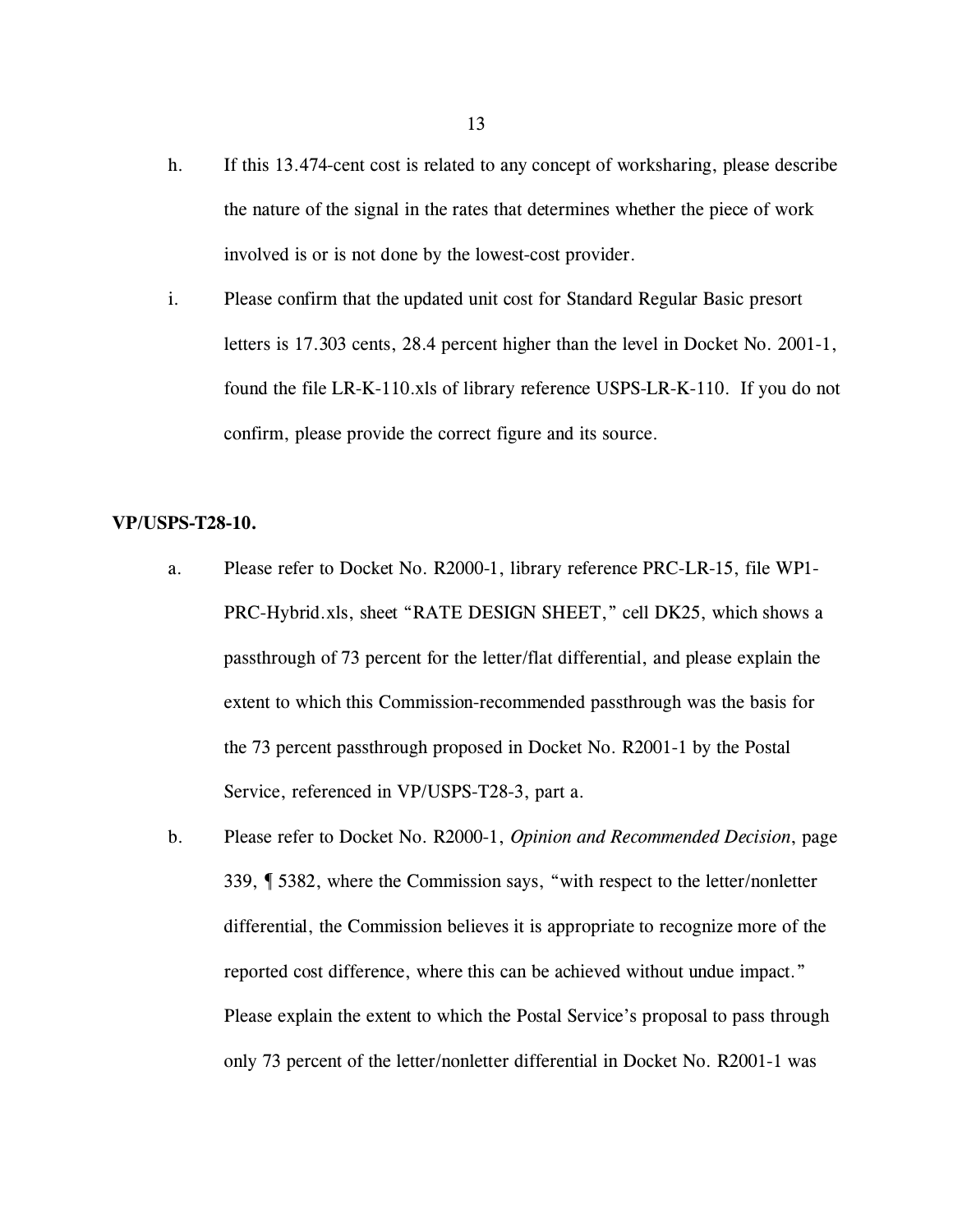responsive to the Commission's opinion that "it is appropriate to recognize more of the reported cost difference."

- c. Please explain whether it is the Postal Service's position that it is fair, equitable and appropriate to continue the passthrough of 73 percent by virtue of the across-the-board nature of the proposal in this case, losing this opportunity to take a step in a direction that the Commission has explained is "appropriate."
- d. Please explain whether the letter/nonletter cost differential is related to worksharing *(i.e.*, is related to a piece of work which could be done by either the Postal Service or the mailer). If so, please identify the specific type of worksharing.
- e. Please explain whether it is the Postal Service's position that the passthrough of the letter/nonletter cost differential into rates should be limited to 100 percent. If iso, please explain the basis for this limit, drawing where appropriate on notions of fairness, lowest combined cost, and efficient component pricing.
- f. Please refer to Docket No. R90-1, where the letter/flat rate differential was first recommended (Op. & Rec. Dec., p. V-230, ¶ 5941). The Commission referred to establishing a new discount, "especially one based primarily on physical characteristics of the mail and not on traditional worksharing concepts." Please explain the Postal Service's position concerning the extent to which letters and flats should be viewed essentially as separate products, in separate but related markets, with cross elasticities similar to those for other separate-but-related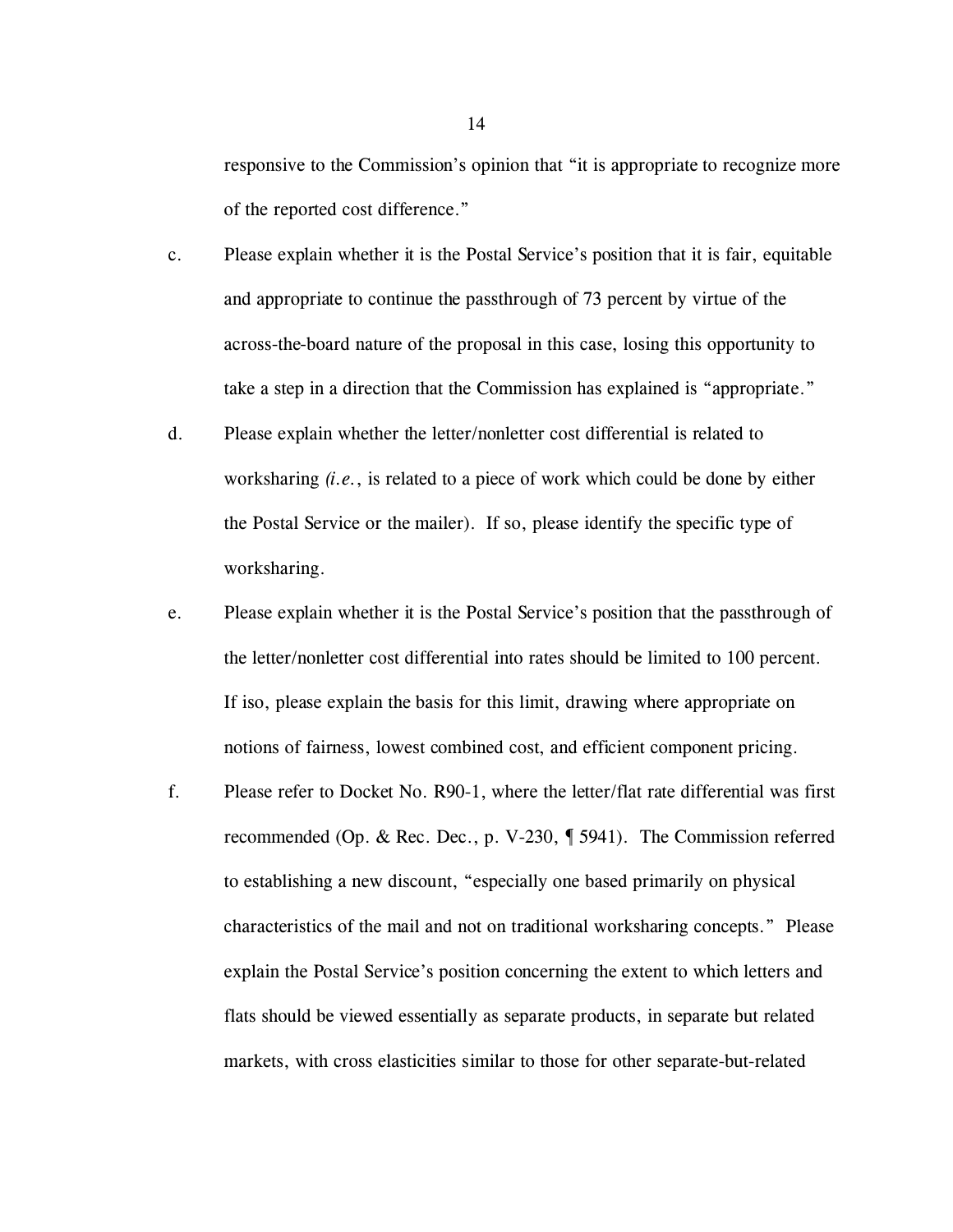products, and with costs and production facilities that are essentially separate or

at least different in character.

# **VP/USPS-T28-11.**

Please refer to Docket No. R2000-1, *Opinion and Recommended Decision*, page 390,

¶ 5533, where the Commission states:

The Commission begins the rate design process assuming equal implicit markups. This is a neutral starting position which seems to be implied by §  $3622(b)(1)$ , a fair and equitable schedule. It is consistent with the Commissions general policies that the rates for each rate category be above cost; that rates reflect the costs developed in the record; and that rate design results in identifiable relationships between rate categories. Equal implicit markups, however, are only a starting place, and often may not be practicable or appropriate. The Commission frequently has good reason to depart from them in actual practice.

a. Please explain whether you believe that the rate design for letters and flats

should begin with equal implicit markups, and "depart" only for good reason.

- b. Please explain why it is fair and equitable to depart from equal implicit markups for letters and flats and limit the passthrough to 73 percent.
- c. Please explain whether it is appropriate to view the deliberate selection of a passthrough for the letter/flat differential that is below the cost coverage of the subclass and/or that is below 100 percent as elevating the rates for letters so that the rates for flats can be lower.
- d. Please explain how elevating the rate for a letter above the rate that the Commission says it "begins with" helps set appropriate rates for letters.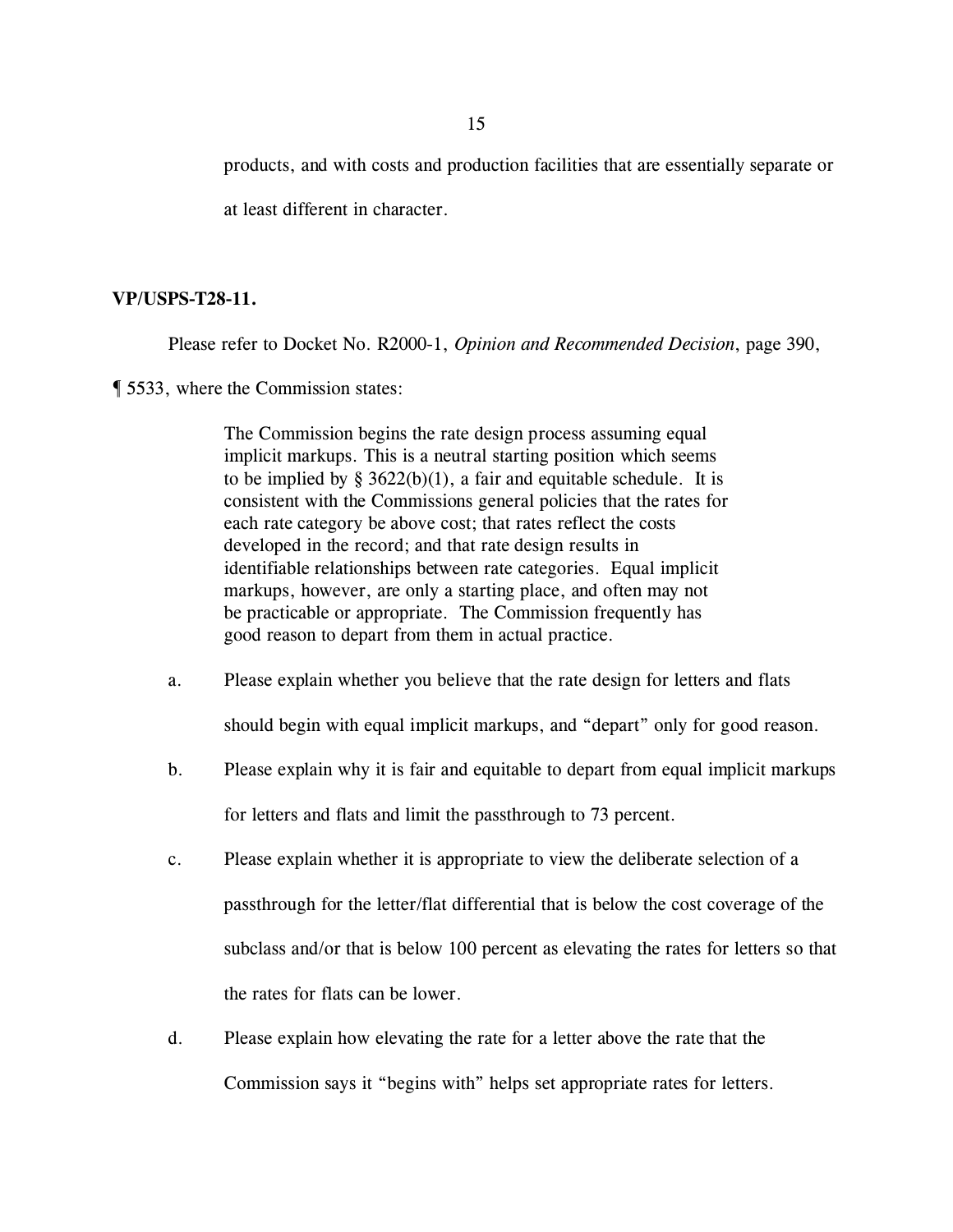### **VP/USPS-T28-12.**

Please consider the case of the letter/nonletter rate differential, which was first established with a passthrough of 50 percent in Docket No. R90-1 (Op. & Rec. Dec., p. V-230, ¶ 5941), which the Commission stated it does not view as a worksharing differential, and which the Commission subsequently stated should have a passthrough greater than 73 percent. Please note that in recommending a letter/nonletter differential that went from zero percent to 50 percent in one step, the Commission said that this "adjustment mitigate[d] the rate increase for required flats." In view of the Commission's stated position, as cited above, please explain:

- a. How many years should it take to get this differential up to a level of at least 100 percent?
- b. How should the maximum size of each step toward that goal be determined?
- c. Does the Postal Service believe that the rationale for the notion of an across-theboard increase should override these considerations and put off once again an opportunity to take further steps that would increase this passthrough?

# **VP/USPS-T28-13.**

Please refer to Exhibit USPS-28A, page 16, Table 5, where you propose for Standard Regular letters a presorted Basic rate of \$0.282 and a 3/5-digit rate of \$0.261. The current Standard Regular 3/5-digit discount of 2.0 cents would be increased to 2.1 cents under the Postal Service's proposal.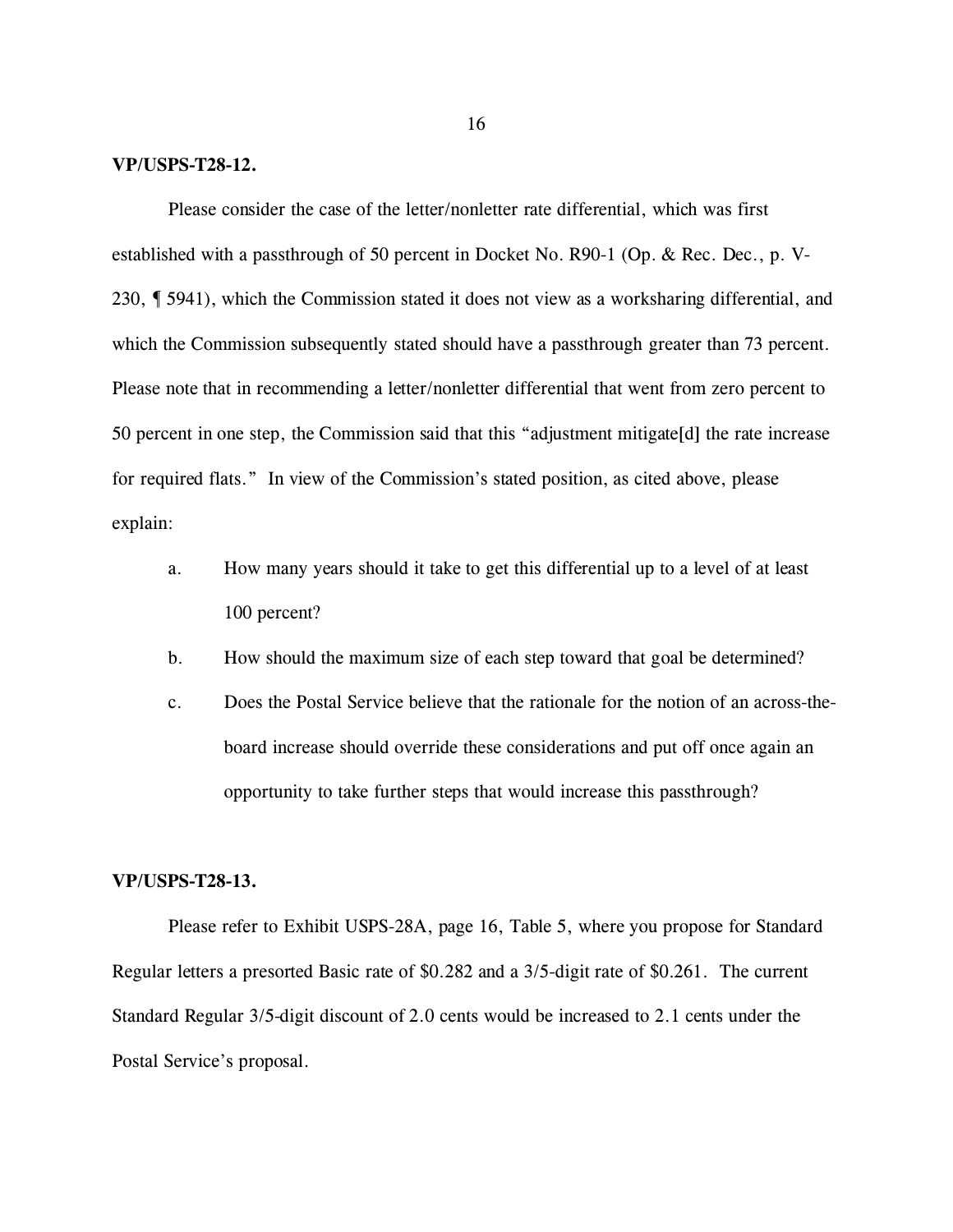- a. Please confirm that the rate differential of 2.0 cents between Presorted Basic and Presorted 3/5 is developed, after rounding, by applying a passthrough of 158 percent to a cost difference of 1.238 cents, as shown in cells E21 through G21 on the "PRE DIS" sheet of file USPS-LR-J-WP1.xls in library reference USPS-LR-J-132 of Docket No. R2001-1. If you do not confirm without reservation, please explain the origin and the development of the current 2.0-cent figure and also explain the use made of the above-referenced cells.
- b. Please confirm that the 1.238-cent cost differential is the difference between a cost for Basic letters of 13.913 cents (equal to the sum of 4.201 cents for delivery and 9.712 cents for mail processing) and a cost for 3/5-digit presort letters of 12.675 cents (equal to the sum of 4.418 cents for delivery and 8.257 cents for mail processing), as shown on the 'COST' sheet of the file and library reference cited above. If you do not confirm without reservation, please explain the origin and the development and the components of the 1.238-cent cost differential.

### **VP/USPS-T28-14.**

Please refer to VP/USPS-T28-13, part b. For the 4.201-cent and the 4.418-cent unit delivery costs referenced in part b, please provide a narrative description of the nature of these costs. In your response, please include answers to the following questions.

a. Are the costs in effect bottom-up costs for delivery, or have adjustments been made? If the latter, please explain the adjustments.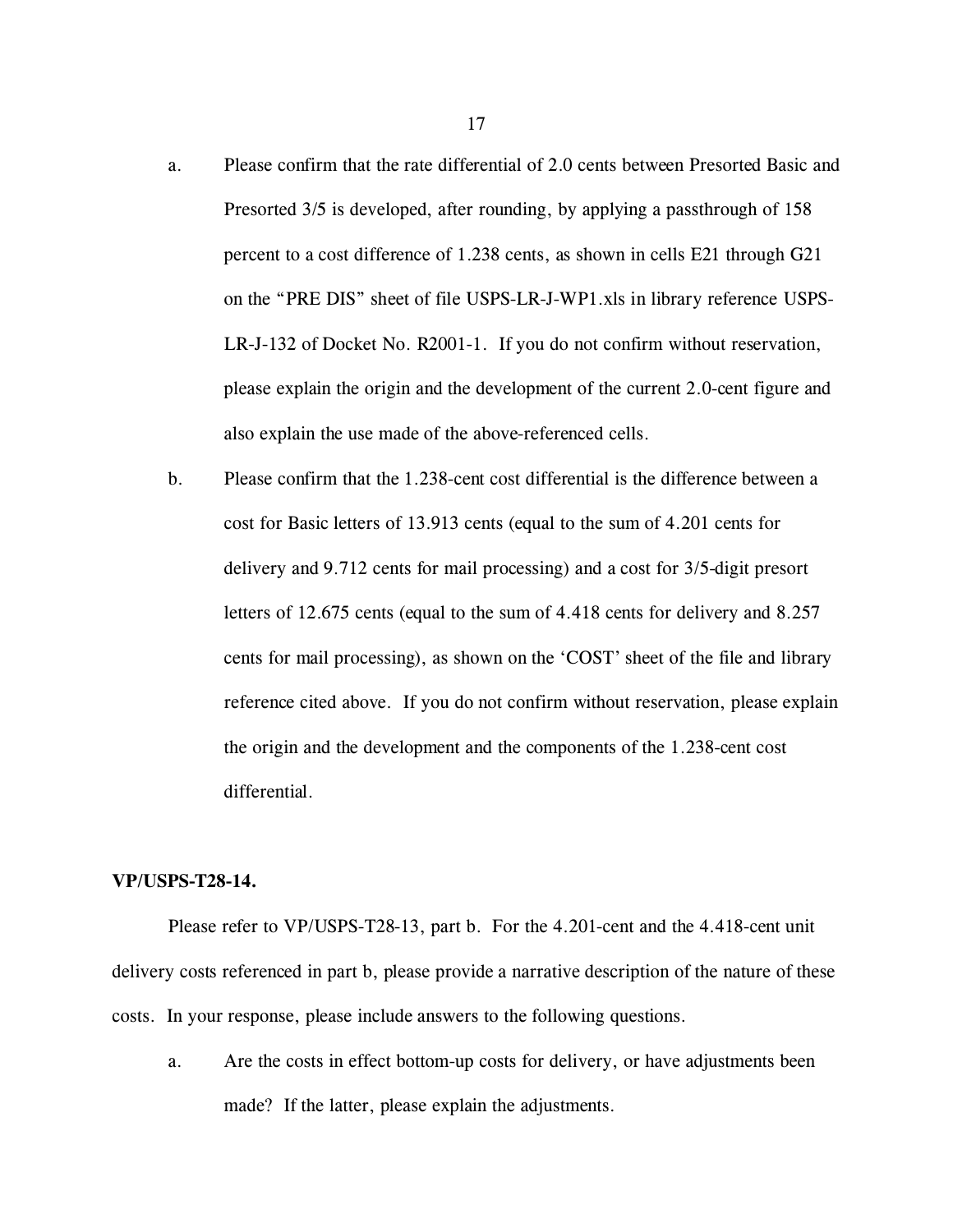- b. Are these costs the same for nonprofit and for-profit? If so, do they fail to recognize any differences in cost incurrence between nonprofit and for-profit?
- c. Do these costs include both in-office costs and street costs?
- d. Are these costs designed to be marginal costs? If not, please explain the theory that guides their development.
- e. Do these costs recognize both city routes and rural routes, and how are these different?
- f. Please explain why it is reasonable, if it is, for the delivery cost of 3/5-digit presorted letters to be **higher** than the corresponding cost of Basic presort letters.
- g. Please confirm that in this case the updated figures for the delivery costs of Standard Basic presorted letters and 3/5-digit presorted letters are, respectively, 4.519 and 4.678 cents, found in file LR-K-110STDLTRS.xls of library reference USPS-LR-K-110. If you do not confirm, please provide updated unit costs and their source.

# **VP/USPS-T28-15.**

Please refer to VP/USPS-T28-13, part b, and the unit mail processing costs of 9.712 and 8.257 cents for Basic and 3/5 digit presort letters, respectively, as referenced therein, and respond to the following questions.

a. Please confirm that the source for the 9.712-cent mail processing cost for Basic presort letters is the "LETTERS SUMMARY" sheet of file STANDARD.XLS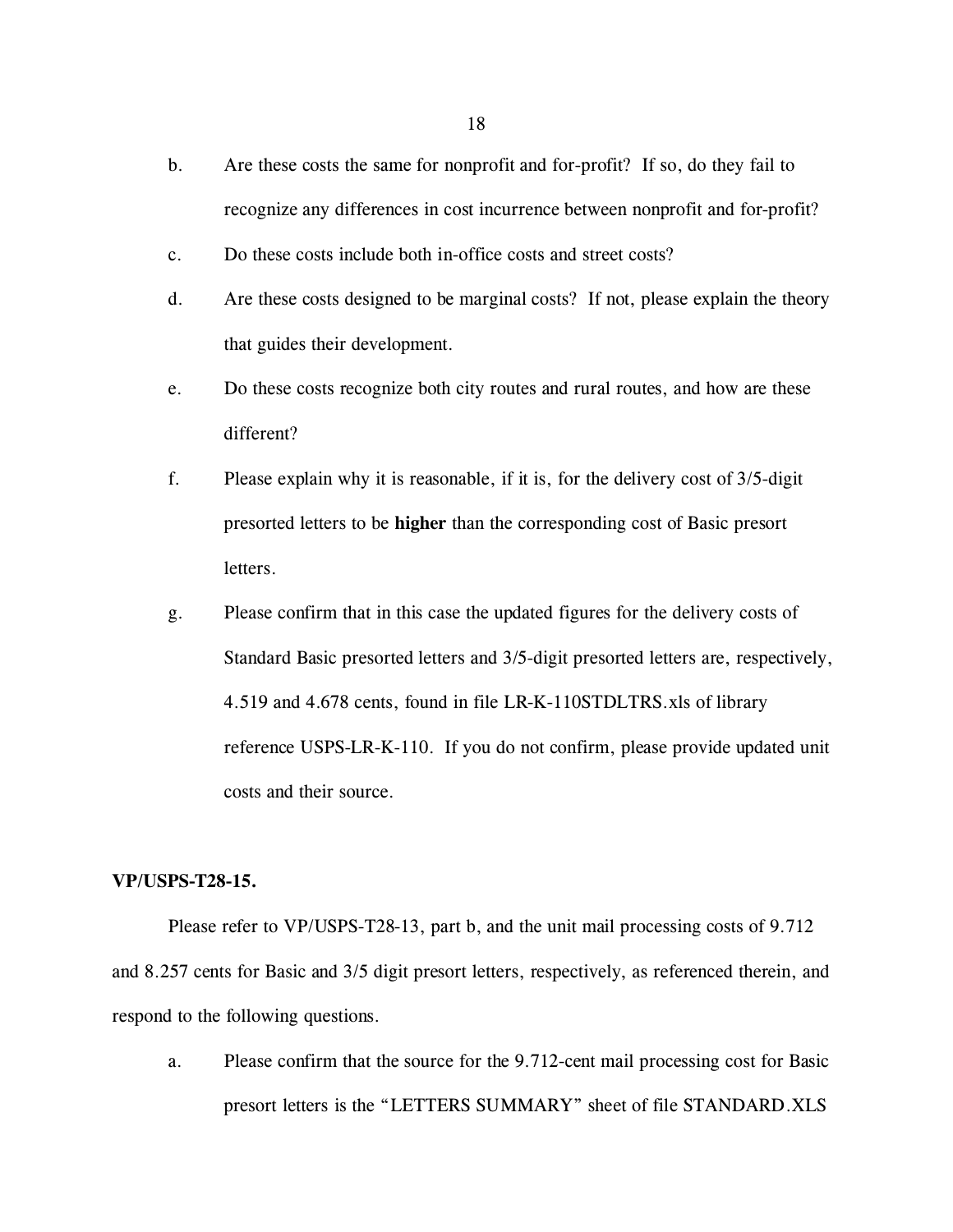of library reference USPS-LR-J-60 in Docket No. 2001-1, and that it is labeled "MAIL PROC WORK-SHARING UNIT COST." If you do not confirm, please provide the correct source.

- b. Please confirm that the source for the 8.257-cent mail processing cost for 3/5 digit presort letters is the "LETTERS SUMMARY" sheet of file STANDARD.XLS of library reference USPS-LR-J-60 in Docket No. 2001-1, and that it is labeled "MAIL PROC WORK-SHARING UNIT COST." If you do not confirm, please provide the correct source.
- c. Please refer to the 6.863-cent cost difference in cell E13 of sheet "PRE DIS" in file USPS-LR-J-132.xls (Docket No. 2001-1), which is dependent in part on the mail processing costs of 19.729 cents and 12.866 cents in cells F7 and F8 respectively, which in turn come from cells G33 and G35 of the "CRA ADJ UNIT COSTS" sheet of the file STANDARD.XLS of library reference USPS-LR-J-61 in Docket 2001-1, respectively, which are labeled "Total Mail Proc Unit Cost." Please explain whether the mail processing unit costs of 9.712 cents and 8.257 cents (which are labeled as worksharing related unit costs) are defined in a way that is consistent with the mail processing unit costs of 19.729 cents and 12.866 cents (which are labeled as total mail processing unit costs).
- d. If the four costs in preceding part c are consistent, please explain:
	- (i) The nature of each;
	- (ii) Their characteristics;
	- (iii) How they are defined;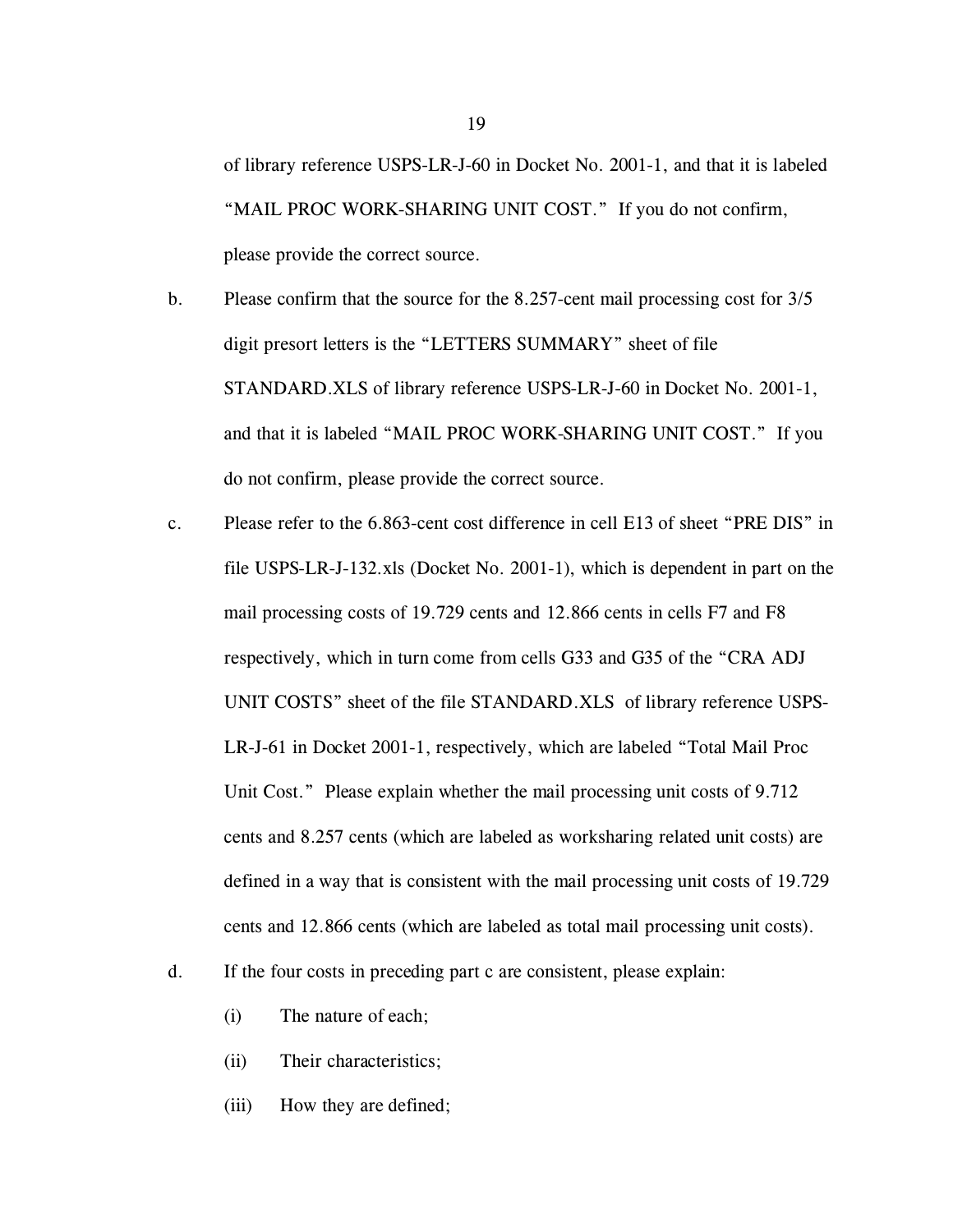- (iv) Whether any constraints have been placed on them;
- (v) Whether they should be characterized as bottom-up costs; and
- (vi) Whether they are marginal costs.
- e. If the four costs in preceding part c part are not consistent, please explain what adjustments need to be made in order to make them consistent.
- f. Please confirm that in this case the 9.712-cent figure is updated to 11.805 cents and the 8.257-cent figure is updated to 11.338 cents, as shown on sheet LR-K-110STDLTRS.xls of USPS-LR-K-110. If you do not confirm, please provide the correct updated figures and their source.

#### **VP/USPS-T28-16.**

Please consider the following hypothetical. Suppose that: (i) a subclass has two categories of equal volume; (ii) the average unit cost of the subclass is 10 cents; (iii) the identified cost difference between the two categories is 4 cents (meaning that cost differences not studied by the Postal Service could exist and, if recognized, would make the known cost difference greater than 4 cents); and (iv) the cost difference of 4 cents is to be used on a defensible basis to de-average and institute separate rates for each of the two categories.

a. Would you agree that the information known about the two categories suggests an **implied** unit cost for the higher-rated category of 12 cents and an **implied** unit cost for the lower-rated category of 8 cents? That is, 8 cents and 12 cents are **implicit** unit costs for each category, **implied** by what is known about the average cost, the difference in cost between the two categories, and the volume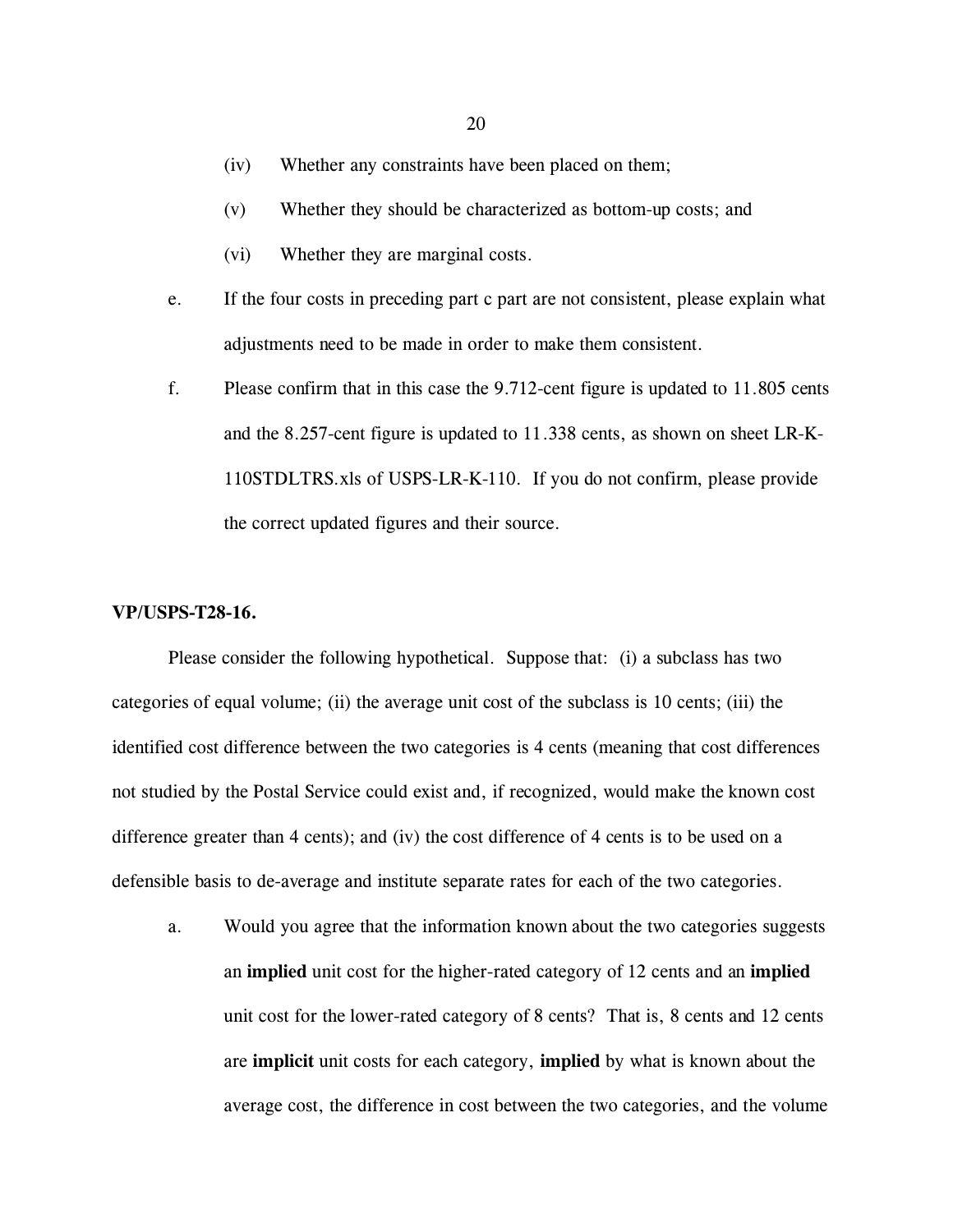of each category. If you do not agree, please state all reasons for disagreement and explain why the **implicit** unit cost for each category cannot be developed in the manner described.

- b. For any rate categories of ECR and/or Standard Regular mail, has the Postal Service developed any estimates of **implicit** unit costs, based on estimates of cost differences or cost avoidances, along with any identified and understood set of assumptions, either on a basis similar to that described in preceding part a or on any other basis? If the answer is yes, please provide them. If the answer is no, please explain why such a seemingly relevant figure has not been developed.
- c. Please suppose that a cost coverage of 100 percent were to be selected for a subclass, and all passthroughs associated with discounts, as well as any other rate differences based on cost differences, were set at 100 percent. Would you agree that the result would be a set of at-cost rates, taking "at-cost rates" to mean that the rates are equal to costs, with no markups? If you do not agree, please state all reasons for disagreeing and identify any difficulties that, in your opinion, cannot be dealt with by making plausible assumptions and then stating that the results are contingent on those assumptions.
- d. Has the Postal Service developed such an at-cost set of rates for any categories of ECR or Regular Standard mail, possibly including stated assumptions about how to set at-cost pound rates and how at-cost Nonprofit rates should be developed? If the answer is yes, please provide them. If the answer is no, please explain why such a seemingly relevant figure has not been developed.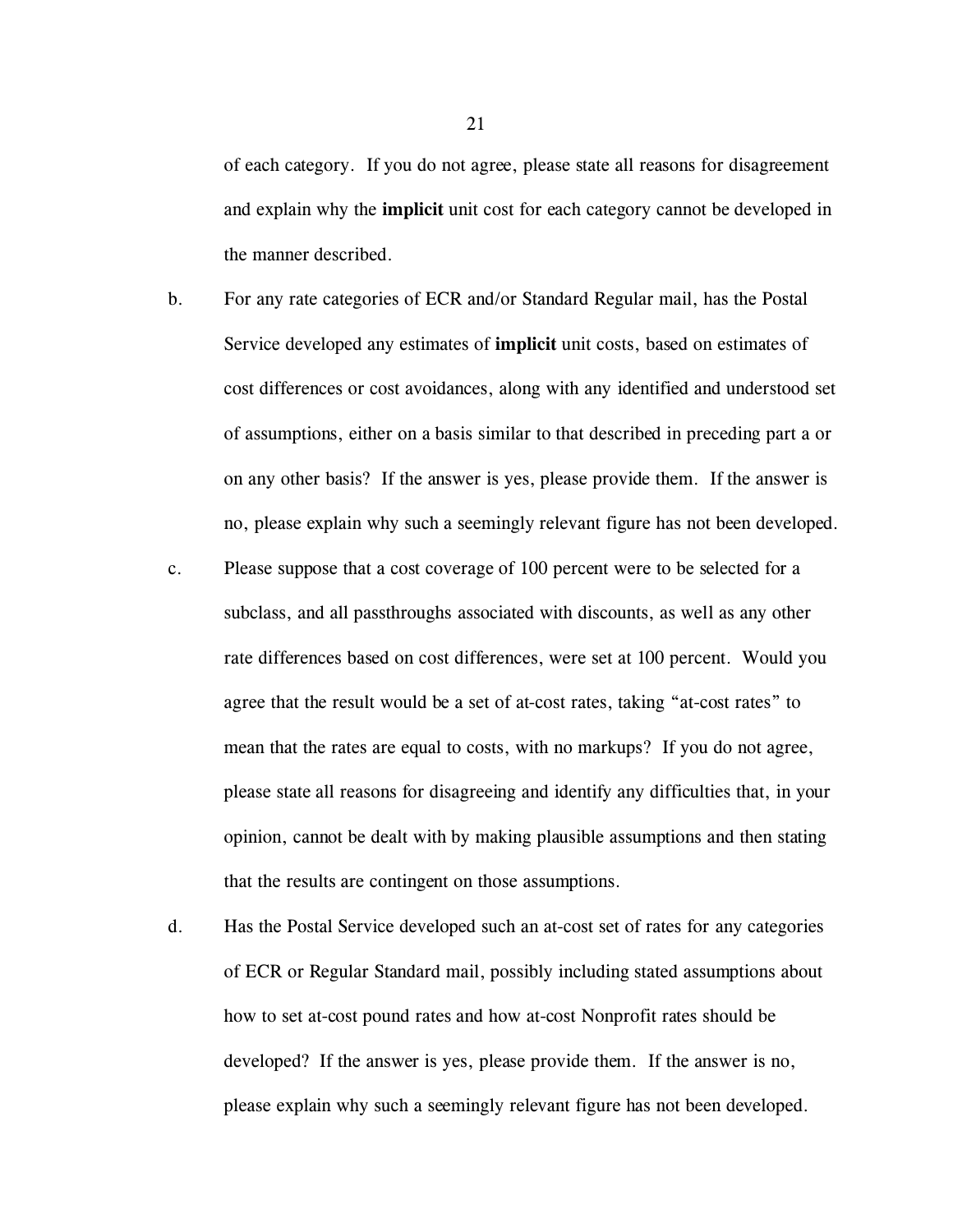#### **VP/USPS-T28-17.**

Please address the following questions relating to costs, economic efficiency, and competition:

- a. Does the Postal Service agree that, laws permitting, competitors are more likely to compete for categories of mail that are priced substantially above cost than for categories of mail that are only moderately above cost, *i.e.*, the distance above cost, however expressed, is related to the likelihood and the intensity of competition? If not, please explain your reasons.
- b. Does the Postal Service agrees that the costs underlying rate categories, particularly if they are estimates of marginal costs, are the appropriate links of the rates to the efficiency of resource allocation and to notions of economic efficiency in rates, and that this fact adds substantially to the importance of costs. If not, please provide all reasons for disagreeing and explain how interests in such efficiency and efficiency-related notions should be examined.
- c. Does the Postal Service agree that, except for consideration of externalities, it would be most economically efficient to set rates **equal** to marginal costs, even though that may not be a permissible option under current law? If not, please provide references to the economic literature showing that economic efficiency requires that rates be set at some other level.
- d. Please assume that there are no cross elasticities and that all own-price elasticities are at the same non-zero level. Now consider two markup measures: Measure **A** is the per-piece (unit) markup, as in the rate being 6 cents above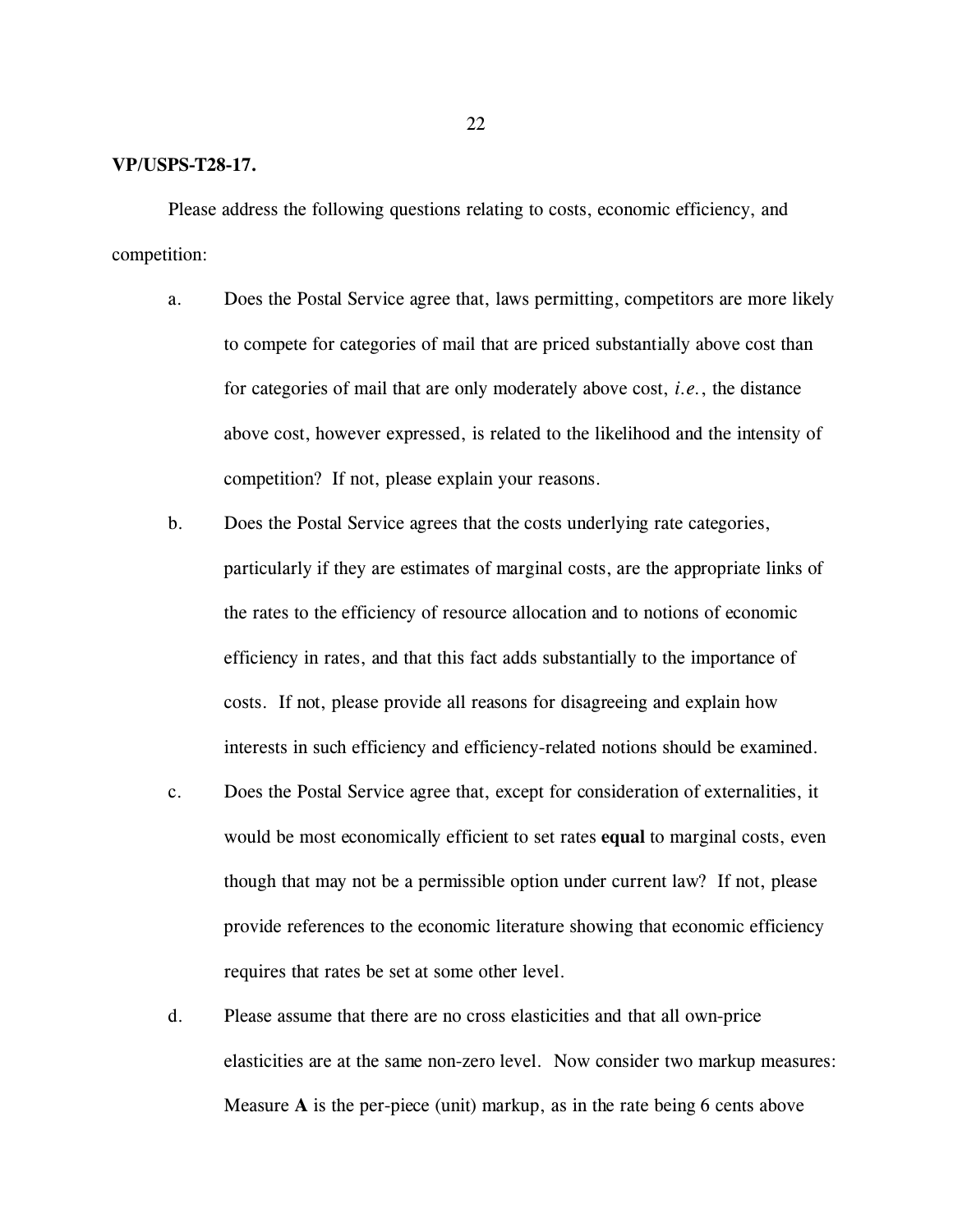cost, and Measure **B** is the percentage markup, as in rates being 30 percent above cost (implying a cost coverage of 130 percent).

- (i) If one were interested in improving the efficiency of resource allocation and in reducing losses in economic efficiency, please explain which of the two measures would be most useful in gaging the distance of the rates from their costs, *i.e.*, which measure of distance-above-costs is indicative of the efficiency loss associated with the rate?
- (ii) Under the elasticity assumptions of this question, would you agree that all rates should have the same percentage markup, but not the same perpiece markup. If you do not agree, provide references to the economic literature supporting your position.
- (iii) Please explain whether you agree that, even if the elasticity assumptions are relaxed and the efficiency formulas become more complex, it is still measure **B** and not measure **A** that has a reasonably simple and straightforward relation to notions of economic efficiency.
- (iv) Please explain whether you agree that under notions of economic efficiency, absent externalities and cross elasticities, one could say that the more elastic products would have a lower measure **B** (cost coverage) but one could not say whether the more elastic products would have a lower measure **A** (per-piece (unit) markup).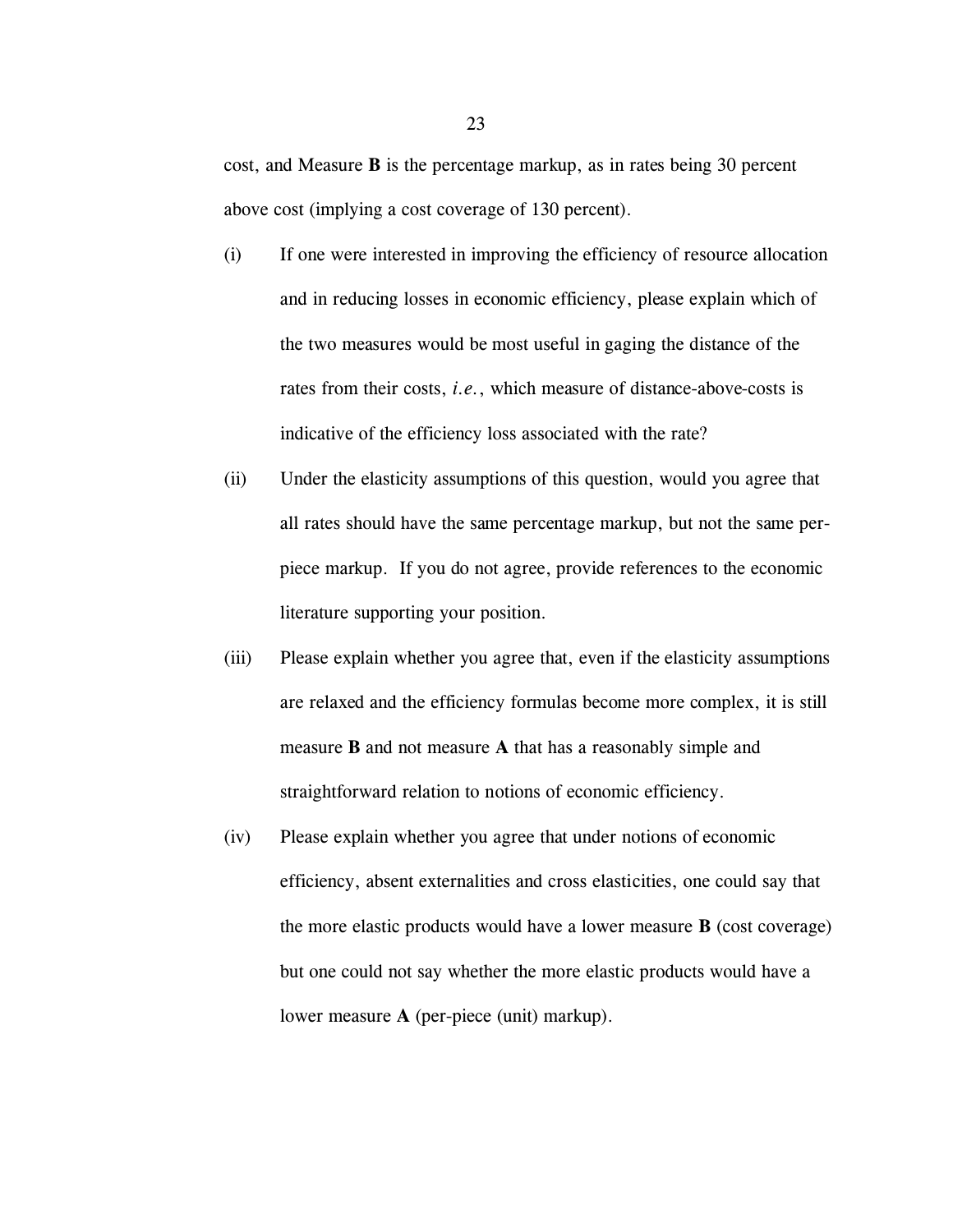### **VP/USPS-T28-18.**

Please refer to the following statement from the Commission's *Opinion and*

*Recommended Decision* in Docket No. MC95-1, pages V-161-62, ¶ 5388, in reference to a

separate automation subclass of Standard Mail:

The alternative of creating separate subclasses and considering the issue of lowest combined cost when selecting the associated markups is not a rational alternative. Selecting the markups in such a constrained way provides rates that are no different from those that result from offering worksharing discounts through rate categories.... One has to question the logic of creating subclasses and then constraining the outcome in accordance with a result that would be obtained without creating the subclasses.

- a. Please explain whether the cost coverages of the current ECR and Regular Standard subclasses, whose relative levels are being perpetuated by the acrossthe-board proposal, are or should be constrained in any way to achieve "a result that would be obtained without creating the subclasses."
- b. Has the Postal Service done any analysis to determine whether the proposed ECR rates differ from those that would likely exist if ECR had **not** been made into a separate subclass? If so, please provide that analysis.
- c. Suppose it were shown convincingly that the current ECR rates are higher than the rates for equivalent rate categories would be if a separate subclass had not been created. How would you view such a finding, and what should be done about it? Please provide all reasons for the view taken.
- d. If an ECR subclass had not been created, and the category passthroughs were 100 percent in line with oft expressed Postal Service and Commission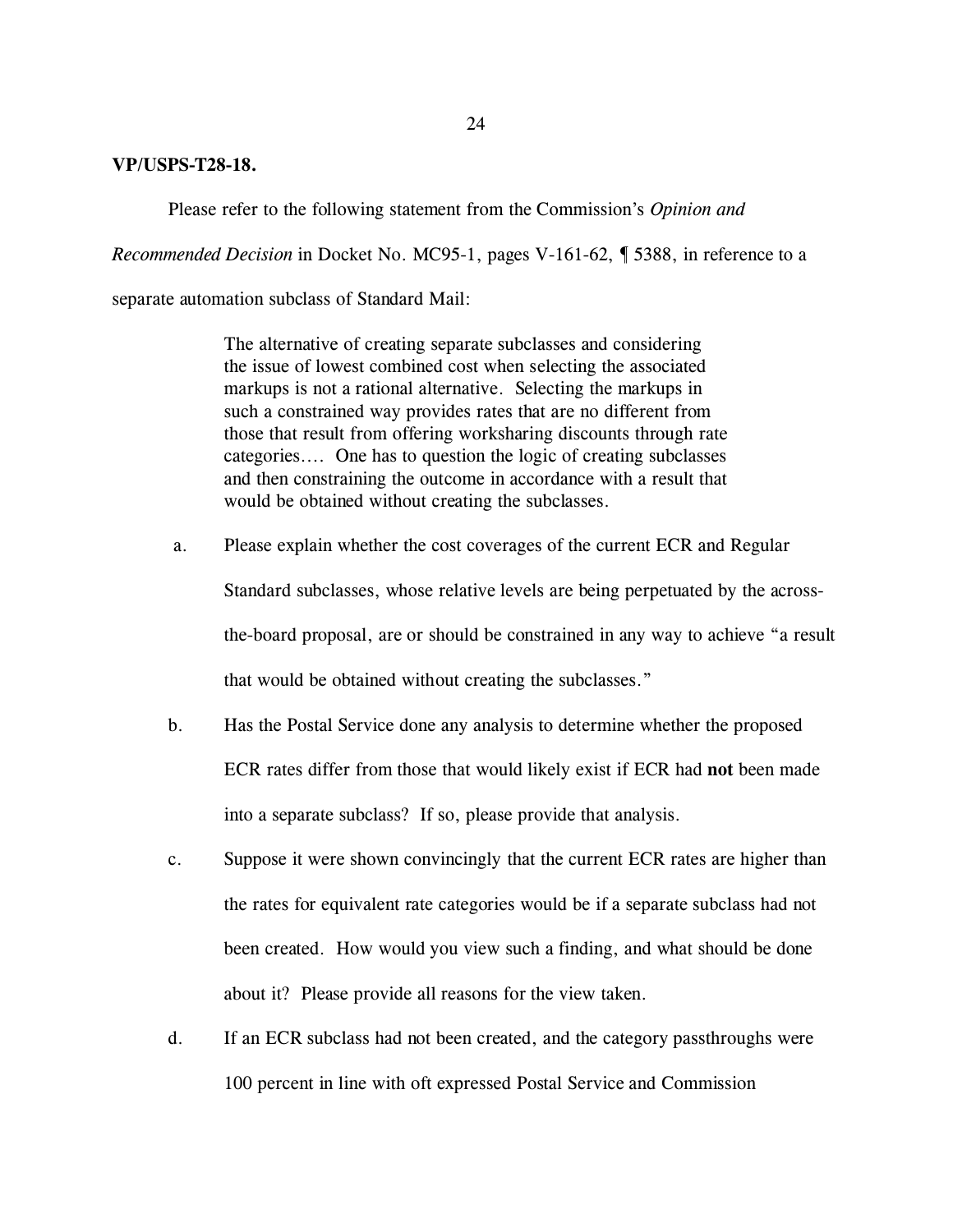preferences for mature subclasses, do you believe that the per-piece (unit) markups for the various categories would be approximately equal? If you disagree, please state all reasons for disagreeing. (For purposes of this question, the per-piece (unit) markup of a category is the revenue of the category minus the implicit cost of the category. The implicit cost of the category is the cost implied by the cost of the parent subclass and the cost differences to which the passthroughs are applied. For example, if a subclass costing 10 cents were composed of two equal-size categories with a cost difference to be used for ratesetting purposes of 4 cents, it would be implied that the cost of one category is 8 cents and the cost of the other category is 12 cents. *See also* Op. & Rec. Dec., Docket No. R2000-1, p. 390, ¶ 5534.)

- e. Has the Postal Service done any analysis comparing the implicit per-piece (unit) markups for the rate categories within **ECR** mail? If so, please present that analysis.
- f. Has the Postal Service done any analysis comparing the implicit per-piece (unit) markups for the rate categories within **Standard Regular** mail? If so, please present that analysis.
- g. For the proposed rates, please provide a table showing the implicit per-piece (unit) markups for each rate category within ECR and Regular Standard mail.